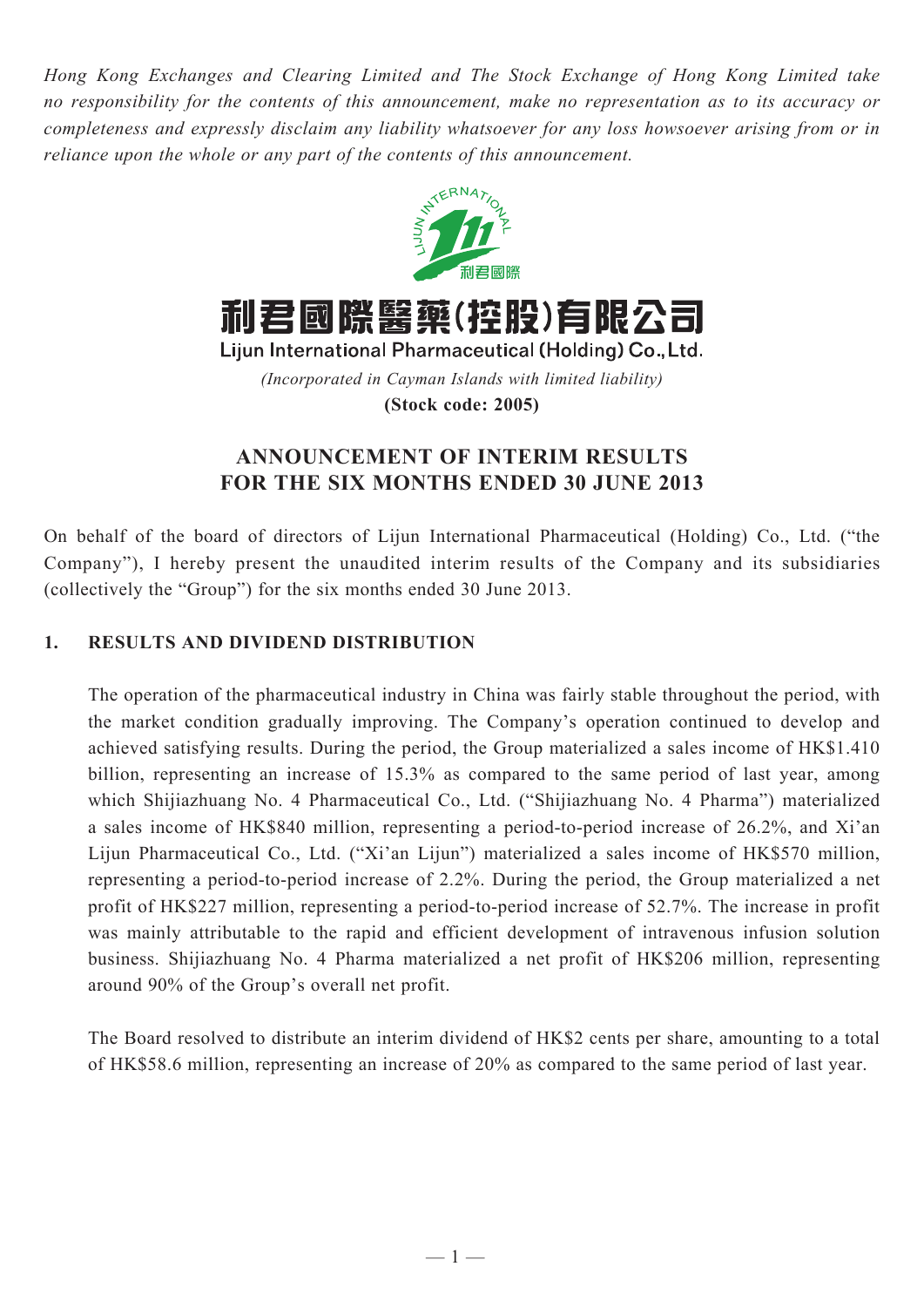|                                          | For the six months ended 30 June |            |           |            |        |  |  |
|------------------------------------------|----------------------------------|------------|-----------|------------|--------|--|--|
|                                          | 2013                             | Percentage | 2012      | Percentage |        |  |  |
|                                          | <b>Sales</b>                     | of sales   | Sales     | of sales   | Change |  |  |
|                                          | <b>HK\$'000</b>                  | $\%$       | HK\$'000  | $\%$       | $\%$   |  |  |
| Intravenous Infusion Solution and others | 840,110                          | 59.6       | 665,442   | 54.4       | 26.2   |  |  |
| (Including: Non-PVC Soft Bag)            |                                  |            |           |            |        |  |  |
| Infusion Solution)                       | 386,010                          | 27.4       | 264,404   | 21.6       | 46.0   |  |  |
| PP Plastic Bottle                        |                                  |            |           |            |        |  |  |
| <b>Infusion Solution</b>                 | 233,238                          | 16.5       | 224,599   | 18.4       | 3.8    |  |  |
| Antibiotics                              | 330,120                          | 23.4       | 315,822   | 25.8       | 4.5    |  |  |
| (Including: Lijunsha)                    | 191,883                          | 13.6       | 181,775   | 14.9       | 5.6    |  |  |
| Paiqi)                                   | 53,975                           | 3.8        | 57,040    | 4.7        | (5.4)  |  |  |
| Non-antibiotics finished medicines       | 182,571                          | 12.9       | 188,430   | 15.4       | (3.1)  |  |  |
| (Including: Dobesilate)                  | 44,704                           | 3.2        | 35,615    | 2.9        | 25.5   |  |  |
| Lixiding)                                | 19,898                           | 1.4        | 17,689    | 1.4        | 12.5   |  |  |
| Sales of bulk pharmaceuticals            | 57,567                           | 4.1        | 53,654    | 4.4        | 7.3    |  |  |
| Others                                   | 115                              | 0.0        | 278       | 0.0        | (58.7) |  |  |
| Group's total sales                      | 1,410,483                        | <b>100</b> | 1,223,626 | 100        | 15.3   |  |  |

## **(1) Product Operation**

Leveraging on the development opportunities brought upon by the mandatory implementation of new GMP in the intravenous infusion solution market, the Group timely expanded its production scale and product specifications, which in turn has further enhanced its advantageous position in the intravenous infusion solution market. During the period, the overall intravenous infusion solution production capacity further expanded to 1 billion bottles (bags) per annum. Coupled with an enhanced product structure, production volume of high margin double-outlet soft bag products increased significantly, gradually becoming the key high-end infusion product. During the period, sales of double-outlet soft bag product represented 18.7% of overall sales of intravenous infusion solution products, representing a period-to-period increase of 148.4%. This leads to a further increase of 2 percentage in profit margin of the intravenous infusion solution business.

Export of intravenous infusion solution products continued to grow rapidly. During the period, export sales reached HK\$39 million, representing a period-to-period increase of 108%.

After suffering a disastrous operating trend, operation of the Group's antibiotics and other products were stabilized. Sales and gross profit margin of the products remained stable, almost the same as that of last year.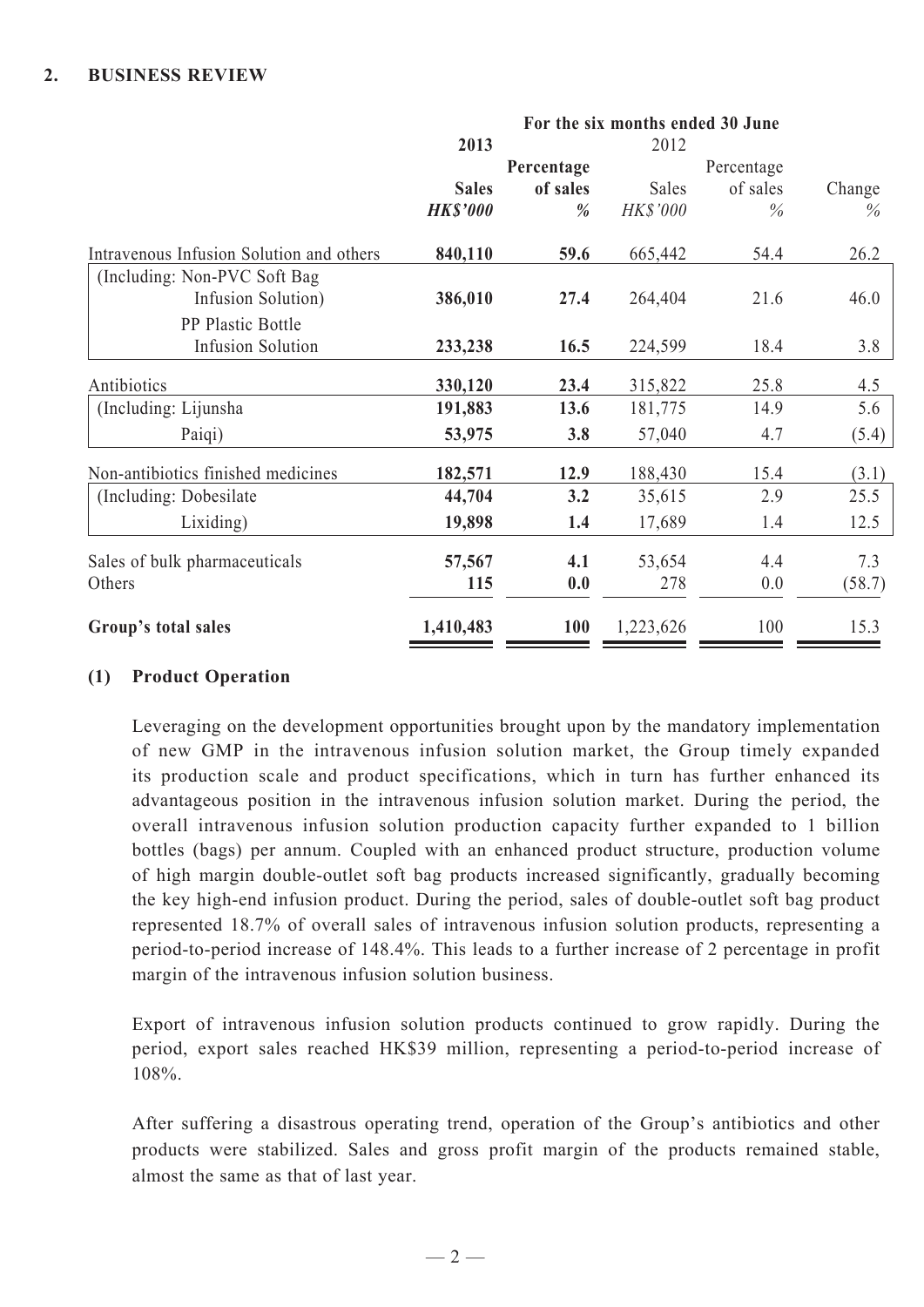## **(2) Research and Development of New Products**

During the period, the L State Pellet Capsule (升態微丸膠囊) project has been granted production permits. The new Compound Alanyl-glutamine Double Layer Tablet ("DLT") and Sodium Azulene Sulfonate raw materials have passed the Provincial Food and Drug Administration's production site inspection. The memory boosting PS+DHASCO soft capsules project has been officially established. During the first half of the year, we obtained 3 trial permits for Type 1 new drug Compound Dexibuprofen Sustained-release Double Layer Tablet ("DLT"), raw materials of Blonanserin and Chemical categories of Blonanserin Tablets. We have filed more than 60 chemical production registrations, medicine materials and additional specifications and have obtained 3 invention patents for Bottle making and sterilization methods of PP bottle Large Volume Injection, Cefprozil Tablets and its method of preparation and a method to control PP bottle solution particles. A high-osmolality preparation and its method of preparation were accepted for application filing for 7 invention, practical new model and outlook design patents.

## **(3) Key Projects**

Construction of Shijiazhuang No. 4 Pharma's two new dedicated production lines for 2000ml, 1000ml, 500ml and 100ml infusion solution soft bags in its advanced large scale plant was completed and certified with National new GMP. The Company's sales and production scale of soft bags continued to expand. Since the commencement of relocation and upgrade of Shijiazhuang No. 4 Pharma's headquarters at the end of August last year, the overall progress was smooth. During the first half of the year, infrastructure such as production plant, logistic warehouse, and composite office were all completed as planned. We have now entered the stage of interior and exterior renovation, road construction and pipes and equipment installation. It is expected that by the end of the year, the 6 infusion solution production lines will be ready for trial runs.

In respect of Xi'an Lijun, in order to meet the new GMP requirements, the workshops for production of liquid injections and freeze-dried powder injections are currently undergoing overall upgrade, expansion and modification. Currently, the general construction has been completed, key equipment is installed and the project is progressing smoothly as planned.

# **3. Future Prospect**

Looking forward into the second half of 2013, both development opportunities and challenges will arise in the pharmaceutical industry in China. The slow and rational return of drug bidding policies, continuous expansion in the coverage of the pharmaceutical reform policies and their forceful crackdown on the improper competition in the industry will altogether provide a favorable market environment for the strong demand of medicines and orderly competition. Meanwhile, lack of innovation ability and constant decreases in price will still haunt the pharmaceutical industry. The Company will fully leverage on its scale and brand advantages to further improve its product structure. It will also capture the opportunities arising from market consolidation to continue expanding and differentiating its product market, with the aim to materialize constant and rapid growth in its operating results.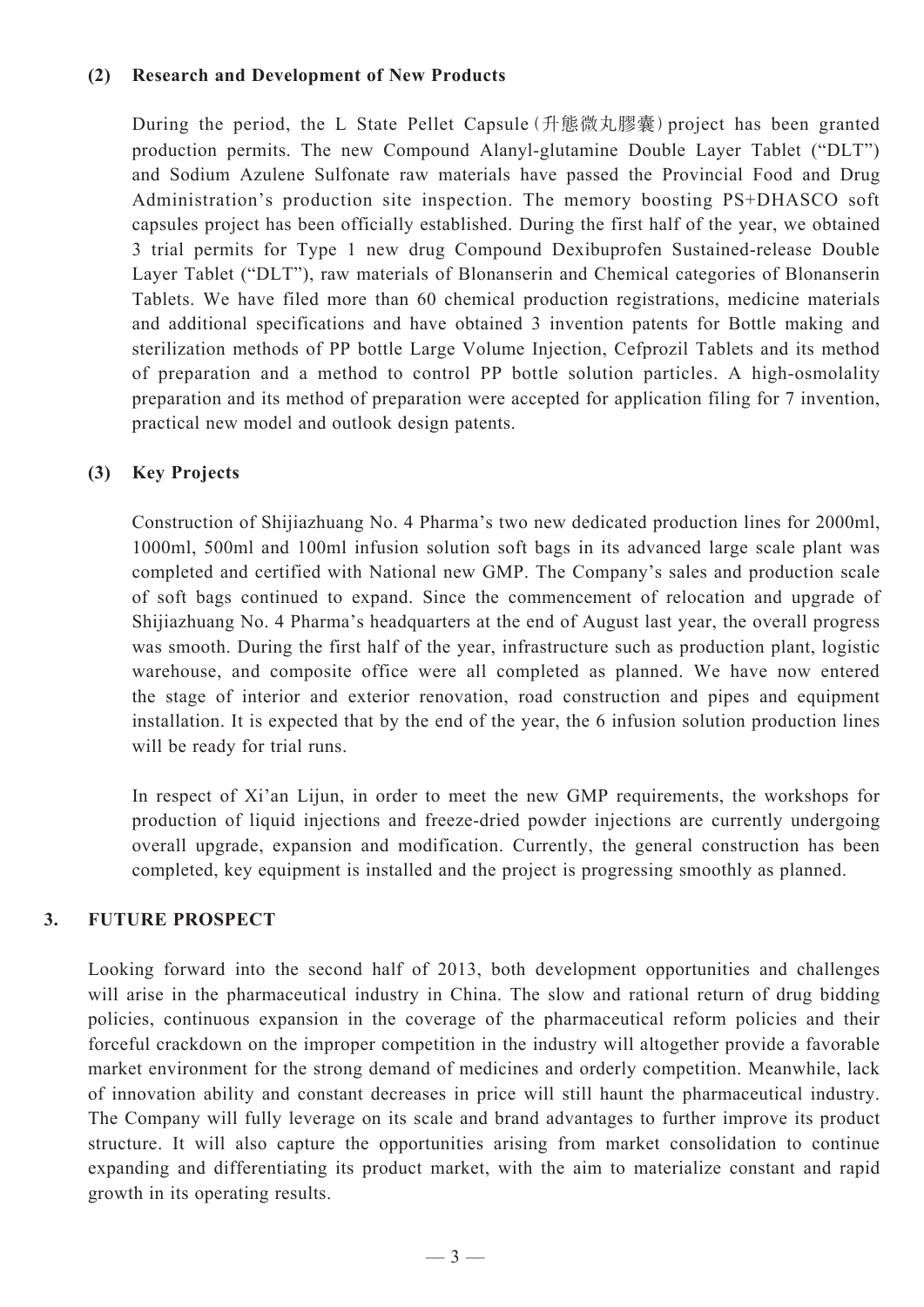# **(1) Comprehensively boosting its overall marketing level and enhancing its market share and efficiency**

The Company will continue to coordinate both the domestic and international markets and capitalise on the peak medicine bidding and procurement period starting in multiple provinces and cities during the second half of the year in order to excel in the bidding and marketing works of its advantageous products such as soft bags products (especially double-outlet soft bag products), vertical infusion soft bag, rinsing solution and dialysis solution, with the aim of further increasing the profit of infusion products and enhancing our leading position in the intravenous infusion solution market.

The Company will forcefully commence international registration and certification for its infusion products, expand the international markets and extend international collaboration in every direction, in order to ensure a growth rate of over 30% for the sales of foreign trades and processing products.

In terms of antibiotics and general medicines, the Company will leverage on its scale and brand advantages to reinforce its market share in every possible way. It will also further enhance its product structure and launch the new products Edaravone and Glipizide on the market during the second half of the year. The Company will alter its mode of development to strive for greater growth in sales and profits.

# **(2) Expedition of research and development and construction process to provide a solid foundation and safeguard for its development**

During the second half of the year, the Group will speed up product research and development and technological innovation through attracting personnel and developing mechanism innovation. The Group will also establish innovation platforms, enhance scientific and technological collaboration with national institutions and actively set up the Nation's material technological projects, in order to constantly enhance its core competitiveness.

In terms of construction work, the construction and reconstruction projects of Shijiazhuang No. 4 Pharma will be completed or commence trial production successively in the second half of the year. The relocation, upgrade and reconstruction project of Shijiazhuang No. 4 Pharma's headquarters will strive to be completed by the end of the year to prepare for the State's GMP on-site inspection. The Company aims to reach target production volume and efficiency as soon as practicable and attain the strategic functions of promoting the stable and rapid development of the Group.

Xi'an Lijun will complete the freeze-dried powder injections expansion project and the construction of liquid injections plant in due course, and strive to obtain the new GMP certificate by the end of the year.

On the whole, the Company is optimistic about its operating position and its operation results will continue to grow. We are dedicated to generating satisfying returns for our investors.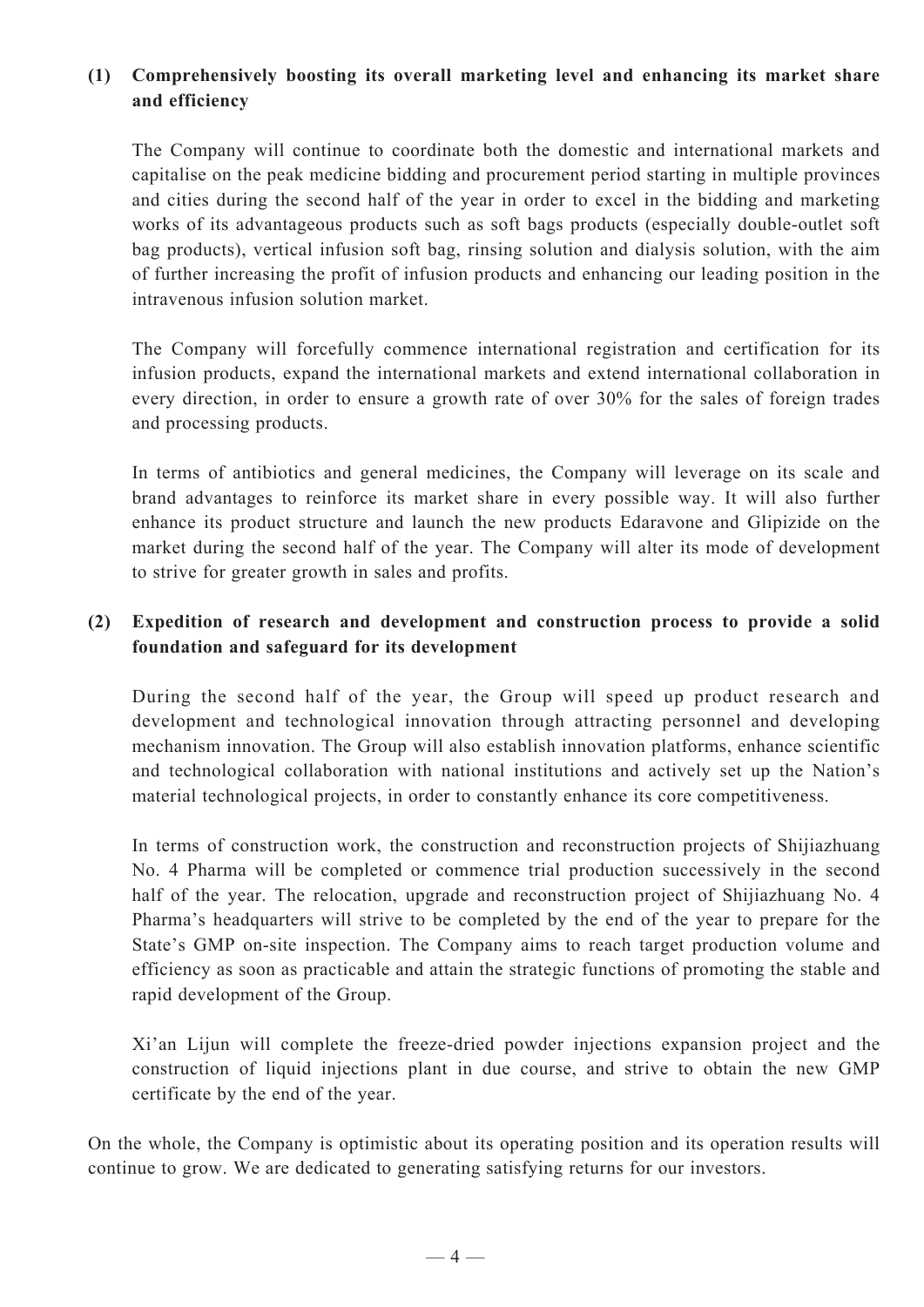# **Interim condensed consolidated statement of comprehensive income**

*For the six months ended 30 June 2013*

*(All amounts in HK\$ unless otherwise stated)*

|                                           |                | Six months ended 30 June |            |
|-------------------------------------------|----------------|--------------------------|------------|
|                                           |                | 2013                     | 2012       |
|                                           |                | <b>Unaudited</b>         | Unaudited  |
|                                           | <b>Note</b>    | <b>HK\$'000</b>          | HK\$'000   |
| Revenue                                   | $\mathfrak{Z}$ | 1,410,483                | 1,223,626  |
| Cost of sales                             |                | (780, 636)               | (690, 717) |
| <b>Gross profit</b>                       |                | 629,847                  | 532,909    |
| Other gains $-$ net                       |                | 51,365                   | 8,420      |
| Selling and marketing costs               |                | (245,369)                | (206, 324) |
| General and administrative expenses       |                | (140, 937)               | (138, 134) |
| <b>Operating profit</b>                   | $\overline{7}$ | 294,906                  | 196,871    |
| Finance income                            |                | 611                      | 755        |
| Finance costs                             |                | (24, 022)                | (16, 043)  |
| Finance costs — net                       |                | (23, 411)                | (15,288)   |
| Profit before income tax                  |                | 271,495                  | 181,583    |
| Income tax expenses                       | $\delta$       | (44, 161)                | (32, 724)  |
| Profit for the period                     |                | 227,334                  | 148,859    |
| Other comprehensive income:               |                |                          |            |
| Currency translation differences          |                | 46,645                   | (11, 326)  |
| Total comprehensive income for the period |                | 273,979                  | 137,533    |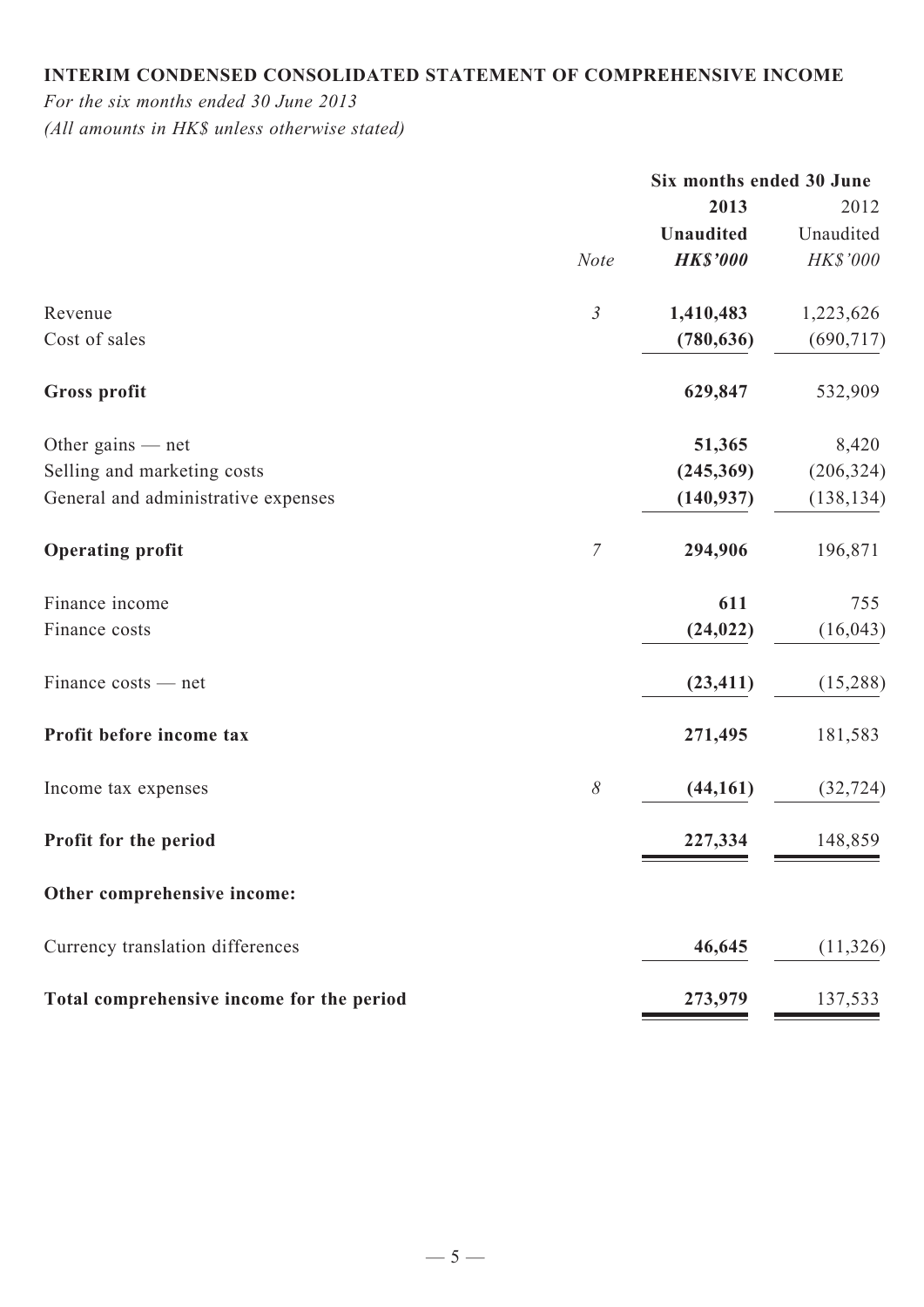|                                                          |             | Six months ended 30 June |           |  |
|----------------------------------------------------------|-------------|--------------------------|-----------|--|
|                                                          |             | 2013                     | 2012      |  |
|                                                          |             | <b>Unaudited</b>         | Unaudited |  |
|                                                          | <b>Note</b> | <b>HK\$'000</b>          | HK\$'000  |  |
| Profit attributable to:                                  |             |                          |           |  |
| — Equity holders of the Company                          |             | 227,330                  | 148,860   |  |
| - Non-controlling interests                              |             | 4                        | (1)       |  |
|                                                          |             | 227,334                  | 148,859   |  |
| Total comprehensive income attributable to:              |             |                          |           |  |
| — Equity holders of the Company                          |             | 273,964                  | 137,537   |  |
| - Non-controlling interests                              |             | 15                       | (4)       |  |
|                                                          |             | 273,979                  | 137,533   |  |
| Earnings per share for profit attributable to the equity |             |                          |           |  |
| holders of the Company during the period (expressed in   |             |                          |           |  |
| HKS per share)                                           |             |                          |           |  |
| — Basic                                                  | 10          | 0.0776                   | 0.0508    |  |
| - Diluted                                                | 10          | 0.0773                   | 0.0507    |  |
| Dividends (proposed)                                     | 9           | 58,599                   | 48,832    |  |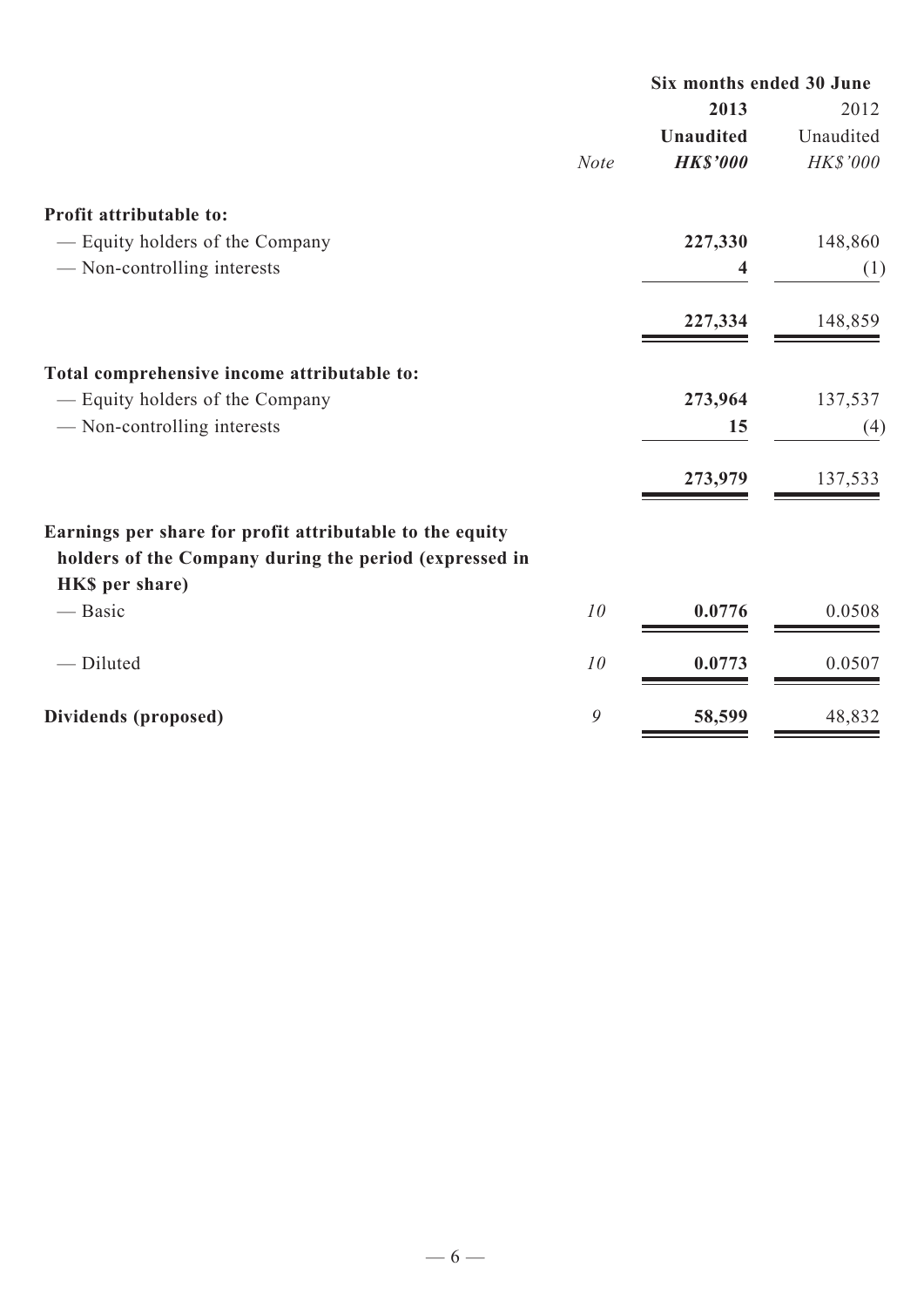# **Interim condensed consolidated balance sheet**

*As at 30 June 2013*

*(All amounts in HK\$ unless otherwise stated)*

|                | 30 June          | 31 December |
|----------------|------------------|-------------|
|                | 2013             | 2012        |
|                | <b>Unaudited</b> | Audited     |
| <b>Note</b>    | <b>HK\$'000</b>  | HK\$'000    |
|                |                  |             |
|                |                  |             |
|                |                  | 239,241     |
|                | 1,975,937        | 1,630,224   |
|                | 314,762          | 310,964     |
|                | 22,141           | 21,175      |
|                | 162              | 159         |
|                | 2,623,471        | 2,201,763   |
|                |                  |             |
|                | 402,911          | 398,758     |
| $\overline{4}$ | 876,642          | 826,943     |
|                | 4,486            |             |
|                | 139,373          | 152,191     |
|                | 18,206           |             |
|                | 434,119          | 411,783     |
|                | 1,875,737        | 1,789,675   |
|                | 4,499,208        | 3,991,438   |
|                |                  |             |
|                |                  |             |
|                | 65,405           | 65,405      |
| 5              | 2,638,452        | 2,423,087   |
|                | 2,703,857        | 2,488,492   |
|                | 619              | 604         |
|                | 2,704,476        | 2,489,096   |
|                |                  | 310,469     |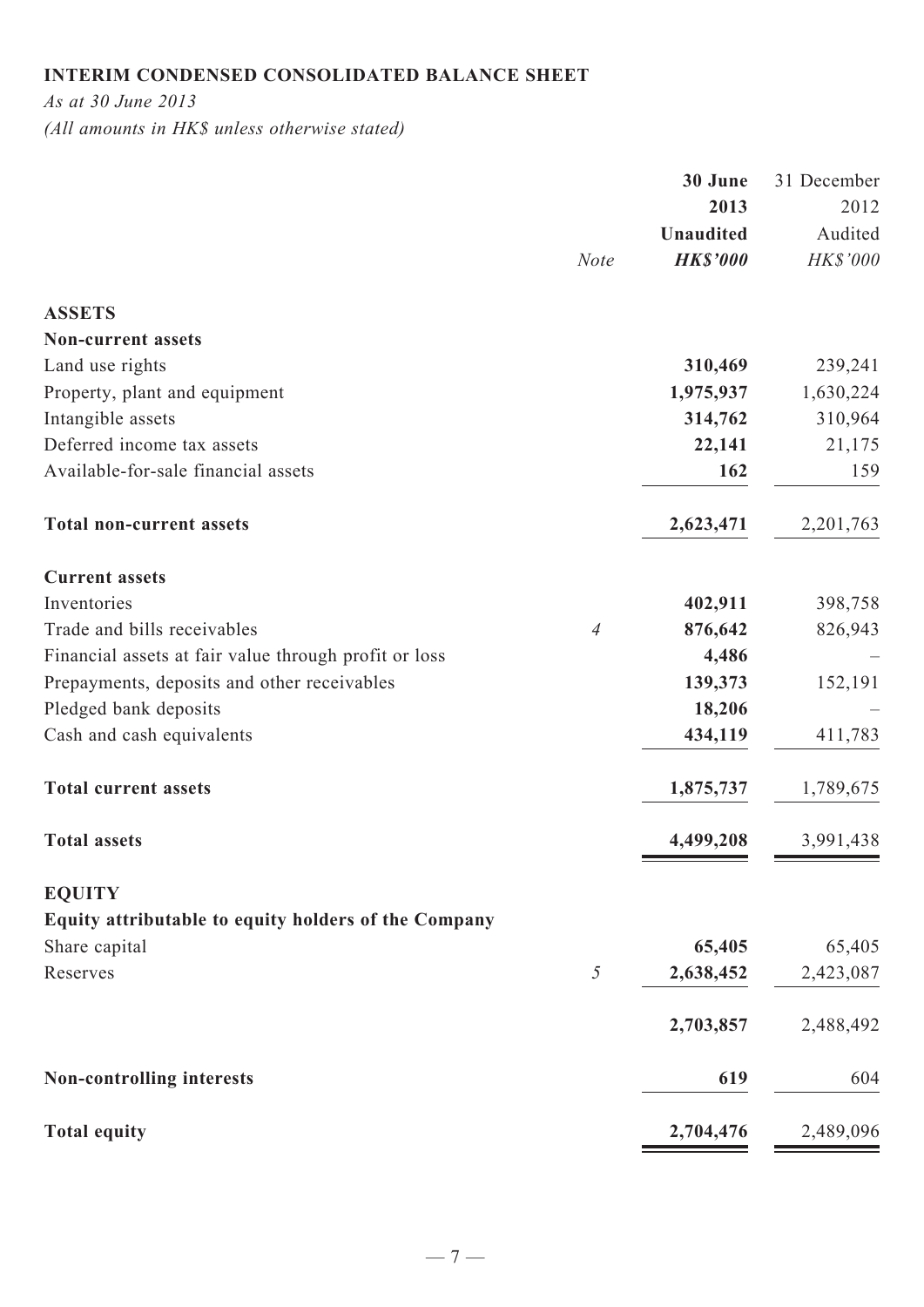|                                              |             | 30 June          | 31 December |
|----------------------------------------------|-------------|------------------|-------------|
|                                              |             | 2013             | 2012        |
|                                              |             | <b>Unaudited</b> | Audited     |
|                                              | <b>Note</b> | <b>HK\$'000</b>  | HK\$'000    |
| <b>LIABILITIES</b>                           |             |                  |             |
| <b>Non-current liabilities</b>               |             |                  |             |
| <b>Borrowings</b>                            |             | 439,703          | 306,034     |
| Deferred income tax liabilities              |             | 23,772           | 23,783      |
| Deferred revenue                             |             | 7,446            | 7,795       |
| Post-employment benefit obligation           |             | 10,527           | 10,925      |
| <b>Total non-current liabilities</b>         |             | 481,448          | 348,537     |
| <b>Current liabilities</b>                   |             |                  |             |
| Trade and bills payables                     | 6           | 337,331          | 250,575     |
| Advanced receipts from customers             |             | 25,198           | 25,996      |
| Dividends payable                            |             | 7,260            |             |
| Accruals and other payables                  |             | 382,774          | 330,660     |
| Current income tax liabilities               |             | 20,156           | 24,100      |
| <b>Borrowings</b>                            |             | 540,565          | 522,474     |
| <b>Total current liabilities</b>             |             | 1,313,284        | 1,153,805   |
| <b>Total liabilities</b>                     |             | 1,794,732        | 1,502,342   |
| <b>Total equity and liabilities</b>          |             | 4,499,208        | 3,991,438   |
| Net current assets                           |             | 562,453          | 635,870     |
| <b>Total assets less current liabilities</b> |             | 3,185,924        | 2,837,633   |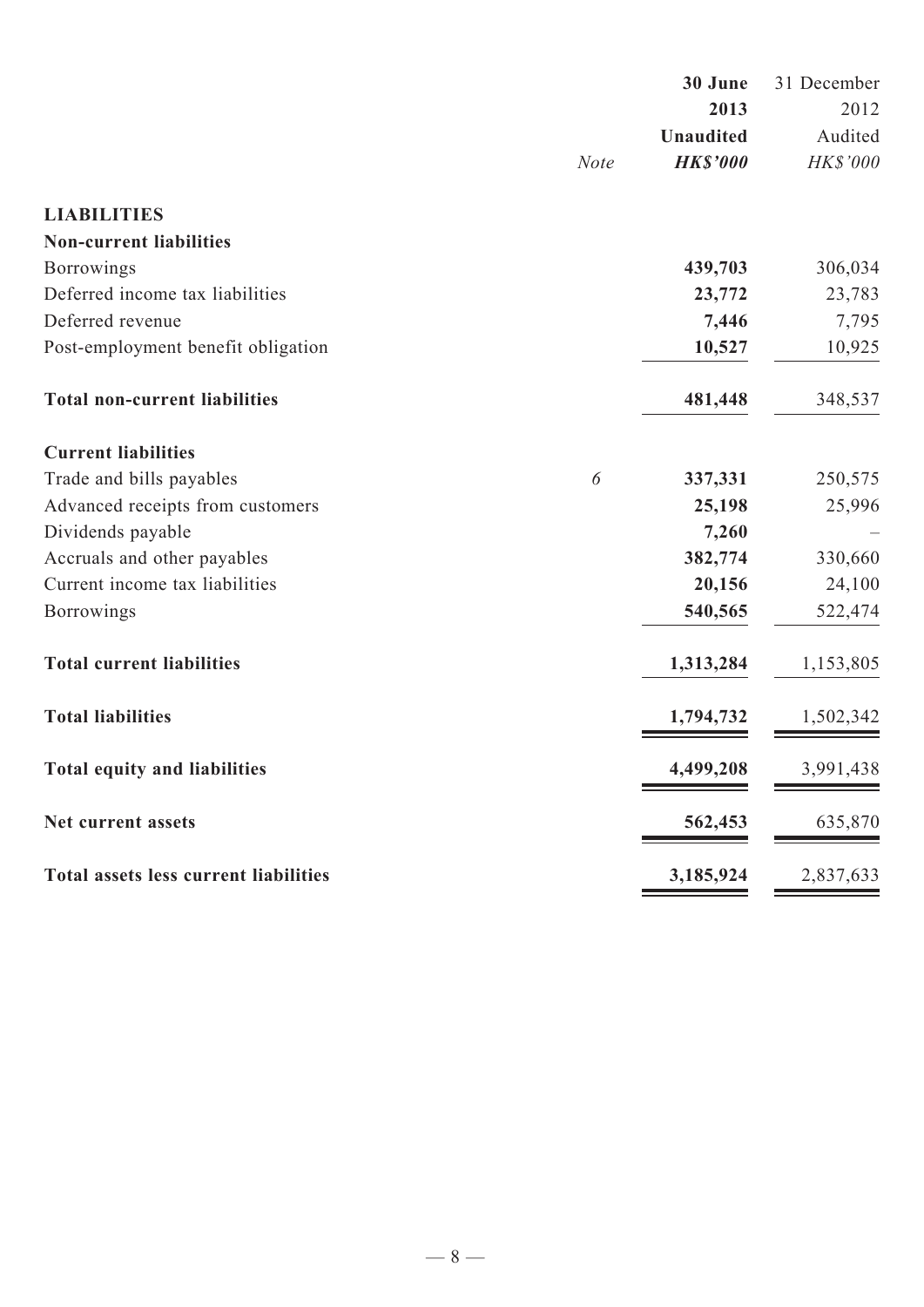## **SELECTED NOTES TO THE CONDENSED CONSOLIDATED FINANCIAL INFORMATION**

*For the six months ended 30 June 2013 (All amounts in HK\$ unless otherwise stated)*

#### **1 Basis of preparation**

This condensed consolidated interim financial information for the six months ended 30 June 2013 has been prepared in accordance with Hong Kong Accounting Standard 34, 'Interim financial reporting'. The condensed consolidated interim financial information should be read in conjunction with the annual financial statements for the year ended 31 December 2012, which have been prepared in accordance with Hong Kong Financial Reporting Standards ("HKFRSs").

#### **2 Accounting policies**

Except as described below, the accounting policies adopted are consistent with those of the annual consolidated financial statements for the year ended 31 December 2012, as described in those annual consolidated financial statements.

Taxes on income in the interim periods are accrued using the tax rate that would be applicable to expected total annual earnings.

The following new amendments to standards are mandatory for the first time for the financial year beginning on 1 January 2013:

| HKFRS 10                    | Consolidated financial statements                                    |
|-----------------------------|----------------------------------------------------------------------|
| HKAS $27$ (revised $2011$ ) | Separate financial statements                                        |
| HKFRS 11                    | Joint arrangements                                                   |
| HKAS 28 (revised 2011)      | Associates and joint ventures                                        |
| HKFRS 12                    | Disclosure of interests in other entities                            |
| HKFRS 13                    | Fair value measurements                                              |
| HKAS 19 (Amendment)         | Employee benefits                                                    |
| HKAS 1 (Amendment)          | Government loans                                                     |
| HKAS 7 (Amendment)          | Financial instruments: Disclosures — Offsetting financial assets and |
|                             | financial liabilities                                                |
| <b>HKFRS 9</b>              | Financial Instruments: Classification and measurement                |
| $HK(IFRIC)$ — Int 20        | Stripping costs in the production phase of a surface mine            |
| Amendment to HKFRS 1        | First time adoption of IFRS                                          |
| Amendment to HKAS 1         | Presentation of financial statements                                 |
| Amendment to HKAS 16        | Property, plant and equipment                                        |
| Amendment to HKAS 32        | Financial instruments: Presentation                                  |
| Amendment to HKAS 34        | Interim financial reporting                                          |

As at 30 June 2013, the Group considers these newly effective standards/amendments do not have material impact on the Group's financial information.

There are certain new and amended standards that have been issued but are not yet effective. The Group is assessing the impact of those new and amended standards and considers those new and amended standards would not have material impact on the Group currently.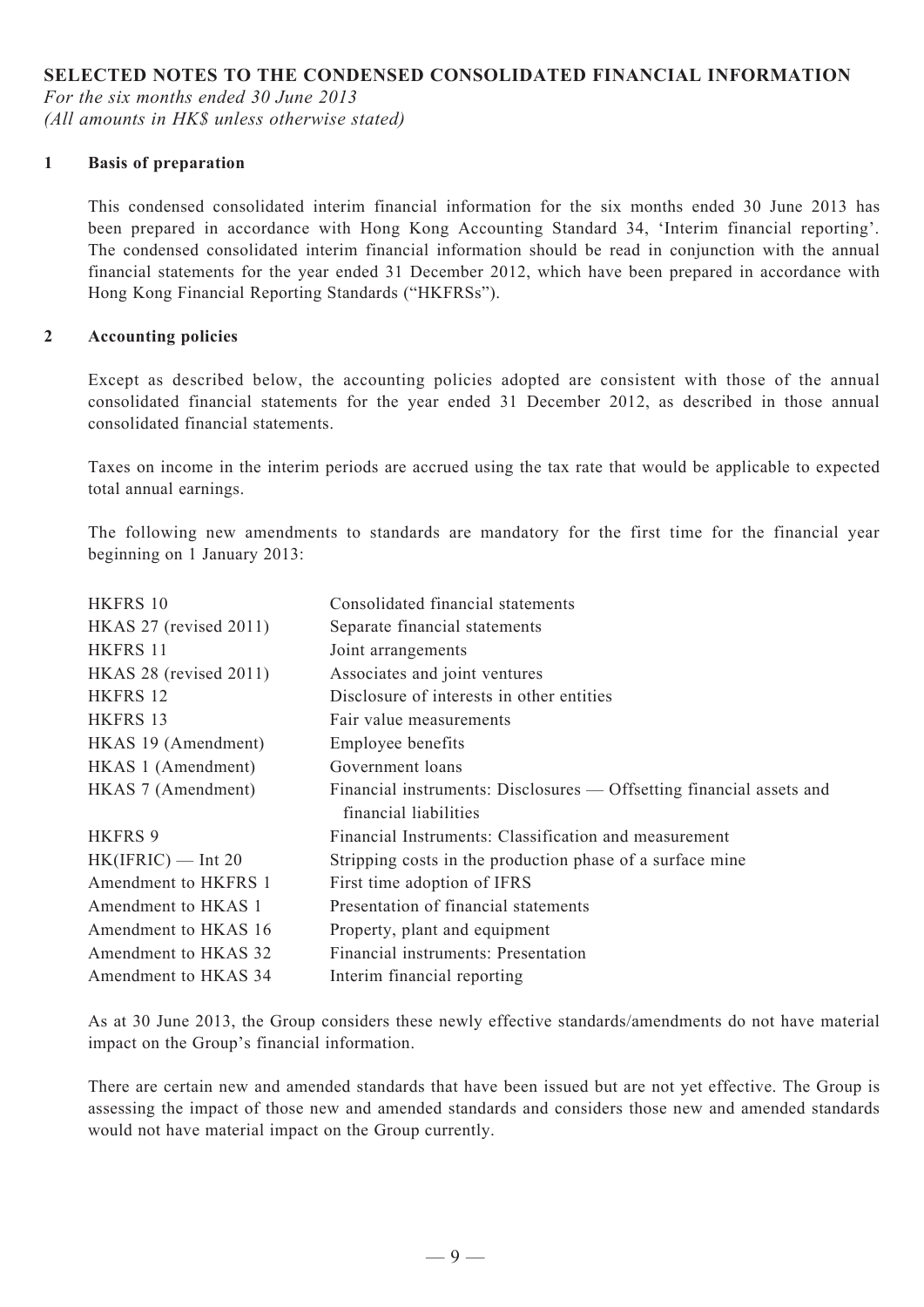#### **3 Segment information — Group**

The chief operating decision-maker has been identified as the executive directors. The decision-maker reviews the Group's internal reporting in order to assess performance and allocate resources. Management has determined the operating segments based on these reports.

The Board considers the business from a product perspective, which assesses the performance of two product segments, namely intravenous infusion solution and others, and antibiotics and others.

The chief operating decision-maker assesses the performance of the operating segments based on a measure of revenue and profit. This measurement is consistent with that in the annual consolidated financial statements.

Unallocated operating loss mainly represents corporate expenses.

Segment assets consist primarily of land use rights, property, plant and equipment, intangible assets, inventories, trade and bill receivables, prepayments, deposits and other receivables, pledged bank deposits and cash and cash equivalents. Unallocated assets mainly comprise corporate cash.

Segment liabilities comprise mainly operating liabilities. Unallocated liabilities mainly comprise corporate dividends payable.

The revenue from external parties reported to the management is measured in a manner consistent with that in the interim condensed consolidated statement of comprehensive income.

|                                         | <b>Unaudited</b>                                                     |                                              |                                |                          |  |  |
|-----------------------------------------|----------------------------------------------------------------------|----------------------------------------------|--------------------------------|--------------------------|--|--|
|                                         | <b>Intravenous</b><br>infusion<br>solution<br>and others<br>HK\$'000 | <b>Antibiotics</b><br>and others<br>HK\$'000 | Unallocated<br><b>HK\$'000</b> | <b>Total</b><br>HK\$'000 |  |  |
| Six months ended 30 June 2013           |                                                                      |                                              |                                |                          |  |  |
| Revenue                                 | 840,110                                                              | 570,373                                      |                                | 1,410,483                |  |  |
| Operating profit/(loss) segment results | 261,295                                                              | 42,510                                       | (8,899)                        | 294,906                  |  |  |
| Finance income                          | 469                                                                  | 142                                          |                                | 611                      |  |  |
| Finance costs                           | (17,230)                                                             | (6, 792)                                     |                                | (24, 022)                |  |  |
| Profit/(loss) before income tax         | 244,534                                                              | 35,860                                       | (8,899)                        | 271,495                  |  |  |
| Income tax expenses                     | (38, 181)                                                            | (5,980)                                      |                                | (44, 161)                |  |  |
| Profit/(loss) for the period            | 206,353                                                              | 29,880                                       | (8,899)                        | 227,334                  |  |  |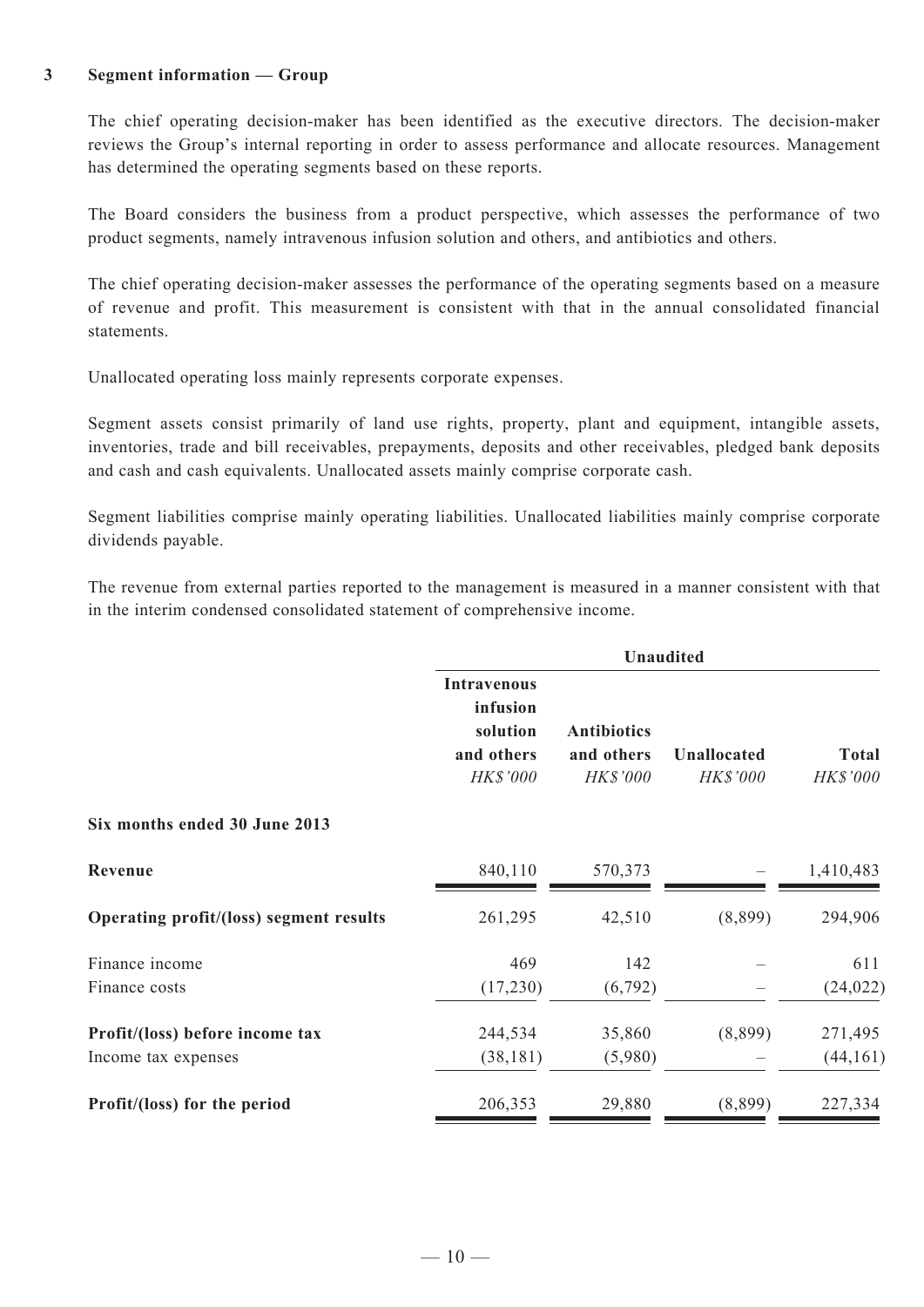|                                         | Unaudited                                                                                                                          |         |                                |                                 |  |  |
|-----------------------------------------|------------------------------------------------------------------------------------------------------------------------------------|---------|--------------------------------|---------------------------------|--|--|
|                                         | <b>Intravenous</b><br>infusion<br>solution<br><b>Antibiotics</b><br>and others<br>and others<br><b>HK\$'000</b><br><b>HK\$'000</b> |         | <b>Unallocated</b><br>HK\$'000 | <b>Total</b><br><b>HK\$'000</b> |  |  |
| Six months ended 30 June 2012           |                                                                                                                                    |         |                                |                                 |  |  |
| Revenue                                 | 665,442                                                                                                                            | 558,184 |                                | 1,223,626                       |  |  |
| Operating profit/(loss) segment results | 165,962                                                                                                                            | 57,759  | (26, 850)                      | 196,871                         |  |  |
| Finance income                          | 423                                                                                                                                | 87      | 245                            | 755                             |  |  |
| Finance costs                           | (9, 534)                                                                                                                           | (6,041) | (468)                          | (16, 043)                       |  |  |
| Profit/(loss) before income tax         | 156,851                                                                                                                            | 51,805  | (27,073)                       | 181,583                         |  |  |
| Income tax expenses                     | (24, 568)                                                                                                                          | (8,156) |                                | (32, 724)                       |  |  |
| Profit/(loss) for the period            | 132,283                                                                                                                            | 43,649  | (27,073)                       | 148,859                         |  |  |

|                          |                                                                             | <b>Unaudited</b>                                    |                                       |                          |  |  |  |
|--------------------------|-----------------------------------------------------------------------------|-----------------------------------------------------|---------------------------------------|--------------------------|--|--|--|
|                          | <b>Intravenous</b><br>infusion<br>solution<br>and others<br><b>HK\$'000</b> | <b>Antibiotics</b><br>and others<br><b>HK\$'000</b> | <b>Unallocated</b><br><b>HK\$'000</b> | <b>Total</b><br>HK\$'000 |  |  |  |
| As at 30 June 2013       |                                                                             |                                                     |                                       |                          |  |  |  |
| <b>Total assets</b>      | 3,042,551                                                                   | 1,450,088                                           | 6,569                                 | 4,499,208                |  |  |  |
| <b>Total liabilities</b> | 1,308,885                                                                   | 478,587                                             | 7,260                                 | 1,794,732                |  |  |  |

|                          |                                                                             | <b>Audited</b>                                      |                                       |                                 |  |  |  |
|--------------------------|-----------------------------------------------------------------------------|-----------------------------------------------------|---------------------------------------|---------------------------------|--|--|--|
|                          | <b>Intravenous</b><br>infusion<br>solution<br>and others<br><b>HK\$'000</b> | <b>Antibiotics</b><br>and others<br><b>HK\$'000</b> | <b>Unallocated</b><br><b>HK\$'000</b> | <b>Total</b><br><b>HK\$'000</b> |  |  |  |
| As at 31 December 2012   |                                                                             |                                                     |                                       |                                 |  |  |  |
| <b>Total assets</b>      | 2,606,370                                                                   | 1,381,777                                           | 3,291                                 | 3,991,438                       |  |  |  |
| <b>Total liabilities</b> | 1,073,860                                                                   | 428,482                                             |                                       | 1,502,342                       |  |  |  |
|                          |                                                                             |                                                     |                                       |                                 |  |  |  |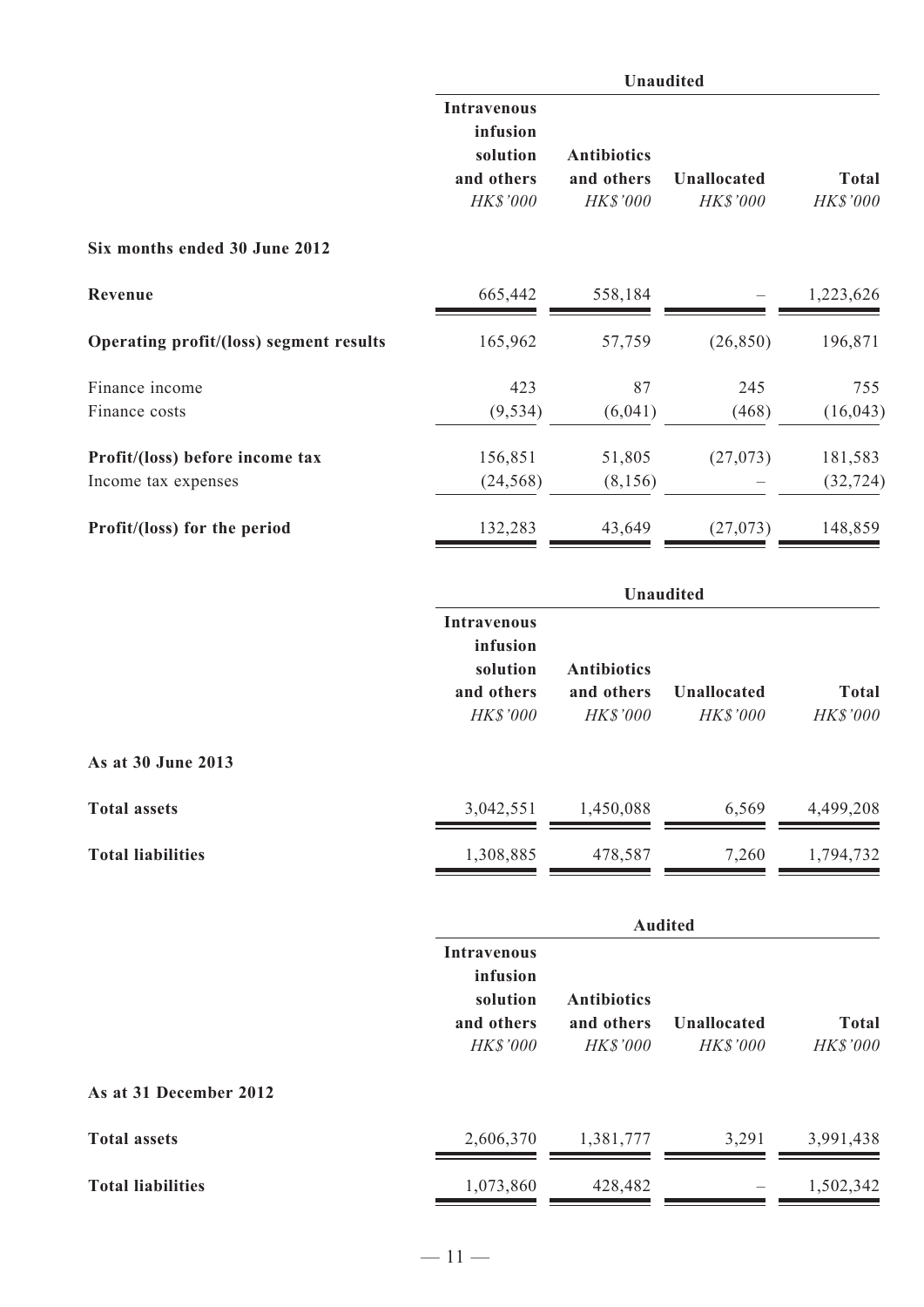## **4 Trade and bills receivables — Group**

The Group generally required its customers to settle sales invoices within 3 months. Ageing analysis of trade and bills receivables based on revenue recognition date is as follows:

|                                | 30 June          | 31 December     |
|--------------------------------|------------------|-----------------|
|                                | 2013             | 2012            |
|                                | <b>Unaudited</b> | Audited         |
|                                | <b>HK\$'000</b>  | <b>HK\$'000</b> |
| Within 3 months                | 699,618          | 706,580         |
| 4 to 6 months                  | 114,795          | 44,815          |
| 7 to 12 months                 | 39,283           | 26,274          |
| 1 to 2 years                   | 24,706           | 65,333          |
| 2 to 3 years                   | 28,118           | 9,474           |
| More than 3 years              | 10,217           | 9,509           |
|                                | 916,737          | 861,985         |
| Less: Provision for impairment | (40, 095)        | (35, 042)       |
|                                | 876,642          | 826,943         |

## **5 Reserves — Group**

|                                                                    | <b>Unaudited</b>                    |                                |                                          |                                                   |                                                    |                                         |                   |
|--------------------------------------------------------------------|-------------------------------------|--------------------------------|------------------------------------------|---------------------------------------------------|----------------------------------------------------|-----------------------------------------|-------------------|
|                                                                    | <b>Share</b><br>premium<br>HK\$'000 | Capital<br>reserve<br>HK\$'000 | <b>Statutory</b><br>reserves<br>HK\$'000 | Share-<br>based<br>payment<br>reserve<br>HK\$'000 | Currency<br>translation<br>differences<br>HK\$'000 | <b>Retained</b><br>earnings<br>HK\$'000 | Total<br>HK\$'000 |
| At 1 January 2013<br>Dividends paid to equity holders of           | 1,262,730                           | 176,819                        | 234,220                                  | 15,530                                            | 86,094                                             | 647,694                                 | 2,423,087         |
| the Company                                                        |                                     |                                |                                          |                                                   |                                                    | (58, 599)                               | (58, 599)         |
| Profit for the period                                              |                                     |                                |                                          |                                                   |                                                    | 227,330                                 | 227,330           |
| Currency translation differences                                   |                                     |                                | 4,290                                    |                                                   | 42,344                                             |                                         | 46,634            |
| At 30 June 2013                                                    | 1,262,730                           | 176,819                        | 238,510                                  | 15,530                                            | 128,438                                            | 816,425                                 | 2,638,452         |
| At 1 January 2012                                                  | 1,351,525                           | 176,819                        | 202,447                                  | -                                                 | 86,596                                             | 422,587                                 | 2,239,974         |
| Repurchase of the Company's shares $(a)$                           |                                     |                                |                                          |                                                   |                                                    | (5,520)                                 | (5,520)           |
| Cancellation of shares repurchased (b)                             | (5, 458)                            |                                |                                          |                                                   |                                                    | 5,520                                   | 62                |
| Dividends paid to equity holders of                                |                                     |                                |                                          |                                                   |                                                    |                                         |                   |
| the Company                                                        |                                     |                                |                                          |                                                   |                                                    | (48, 865)                               | (48, 865)         |
| Profit for the period                                              |                                     |                                |                                          |                                                   | $\qquad \qquad -$                                  | 148,860                                 | 148,860           |
| Employee share option scheme —<br>value of employee services $(c)$ |                                     |                                |                                          | 15,530                                            |                                                    |                                         | 15,530            |
| Currency translation differences                                   |                                     |                                |                                          |                                                   | (11, 323)                                          |                                         | (11, 323)         |
| At 30 June 2012                                                    | 1,346,067                           | 176,819                        | 202,447                                  | 15,530                                            | 75,273                                             | 522,582                                 | 2,338,718         |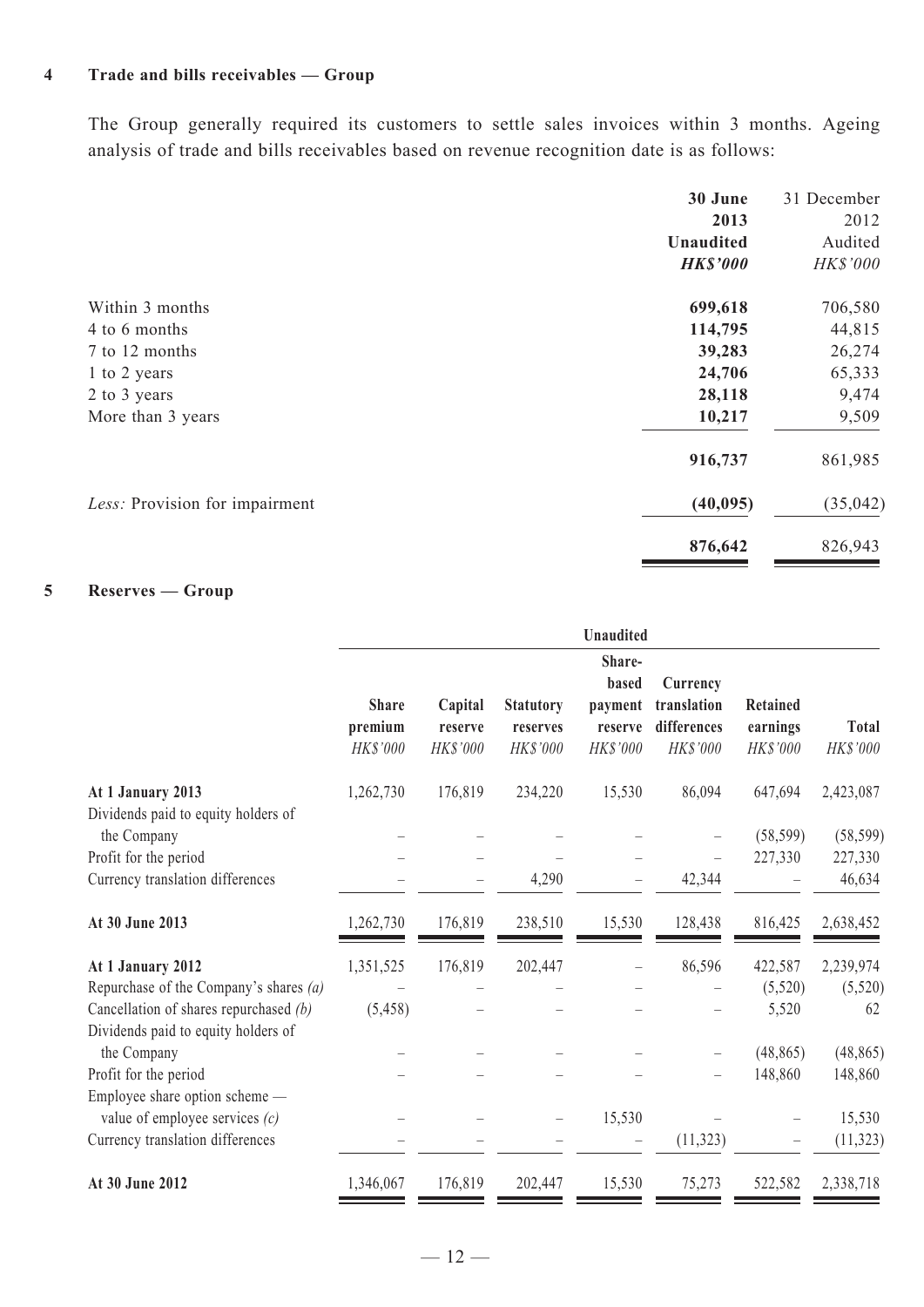- (a) During the period from 28 March 2012 to 4 June 2012, the Company repurchased 3,210,000 ordinary shares of the Company through the Stock Exchange at an aggregate consideration of approximately HK\$5,520,000, which had been deducted from retained earnings within shareholders' equity.
- (b) On 30 April 2012 and 29 June 2012, the Company cancelled 1,570,000 and 1,640,000 ordinary shares repurchased respectively. Directly attributable expenses of approximately HK\$2,000 relating to the cancellation were charged against the retained earnings of the Company. After the cancellation, the Company's ordinary shares in issue were reduced from 2,444,814,000 to 2,441,604,000.
- (c) As approved by the Board of Directors' meeting on 3 May 2012, 40,000,000 share options (being adjusted to 48,000,000 share options as a result of the issuance of bonus shares on 16 October 2012) were granted to two directors at an exercise price of HK\$1.78 per share (being adjusted to HK\$1.48 as a result of issuance of bonus share on 16 October 2012), which represents the higher of (i) the closing price of the share on the date of grant; and (ii) the average closing price of the share for 5 trading days immediately preceding the date of grant. The Group has no legal or constructive obligation to repurchase or settle the options in cash.

Movements in the number of share options outstanding and their related weighted average exercise prices are as follows:

|                   | Average<br><b>Exercise Price</b><br>(HK\$ per share) | Number of<br><b>Options</b><br>(thousands) |
|-------------------|------------------------------------------------------|--------------------------------------------|
| At 1 January 2012 |                                                      |                                            |
| Granted           | 1.48                                                 | 48,000                                     |
| At 30 June 2012   | 1.48                                                 | 48,000                                     |

Details of share options outstanding at 30 June 2013 are as follows:

|                    | Average                                    | Number of                            |
|--------------------|--------------------------------------------|--------------------------------------|
| <b>Expiry date</b> | <b>Exercise Price</b><br>$(HK\$ per share) | <b>Options</b><br><i>(thousands)</i> |
| 2 May 2015         | 1.48                                       | 48,000                               |
|                    |                                            |                                      |

The weighted average fair value of options granted on 3 May 2012 determined by using the Binomial Model was HK\$0.39 per option. The significant inputs into the model were share price at the grant date, the exercise price shown above, expected volatility of 62.15%, expected dividend yield of 2.26% and riskfree interest rate of 0.32%. The share price at the grant date is the closing price of the Company's listed shares as of the grant date. The expected volatility measured at the standard deviation of expected share price returns is based on statistical analysis of historical share prices of the Company over the last three years. The expected dividend yield is measured based on the dividend yield per the Company as projected by Bloomberg, which agree to the Directors' best estimation based on the expected future performance and dividend policy of the Group.

The attributable amount charged to the interim consolidated statement of comprehensive income for the six months ended 30 June 2012 was approximately HK\$15,530,000.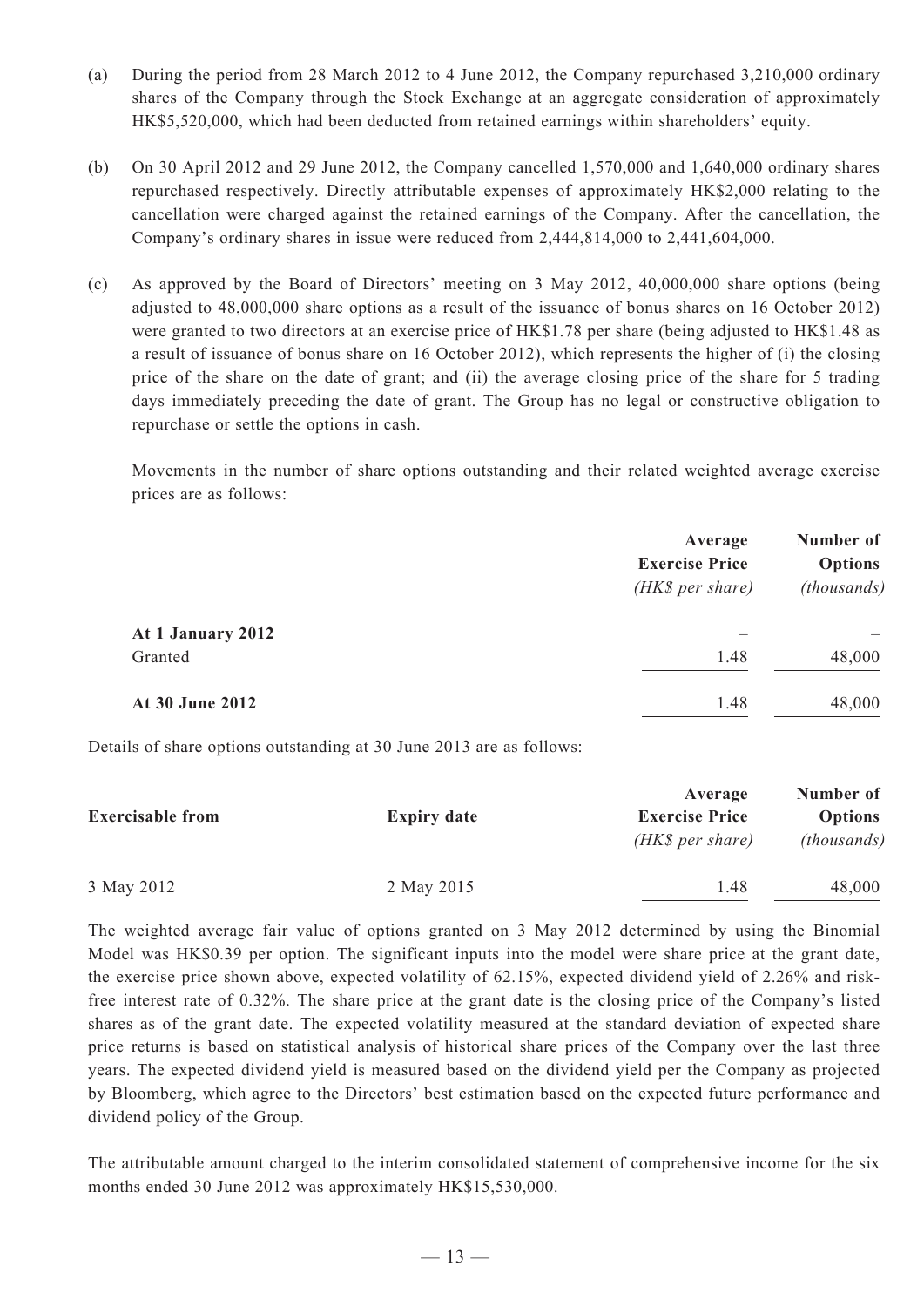#### **6 Trade and bills payables — Group**

Ageing analysis of trade and bills payables is as follows:

| 30 June          | 31 December     |
|------------------|-----------------|
| 2013             | 2012            |
| <b>Unaudited</b> | Audited         |
| <b>HK\$'000</b>  | <b>HK\$'000</b> |
| 280,623          | 190,380         |
| 32,446           | 31,166          |
| 12,907           | 19,163          |
| 8,344            | 8,440           |
| 3,011            | 1,426           |
| 337,331          | 250,575         |
|                  |                 |

## **7 Operating profit — Group**

|                                                             | Six months ended 30 June |                 |           |
|-------------------------------------------------------------|--------------------------|-----------------|-----------|
|                                                             | 2013                     | 2012            |           |
|                                                             | <b>Unaudited</b>         |                 | Unaudited |
|                                                             | <b>HK\$'000</b>          | <b>HK\$'000</b> |           |
| Gain on disposal of property, plant and equipment           | (132)                    | (998)           |           |
| Government grants                                           | (52,311)                 | (8,964)         |           |
| Depreciation of property, plant and equipment               | 67,834                   | 63,041          |           |
| Provision for/(Reversal of) decline in value of inventories | 121                      | (442)           |           |
| Provision for impairment of receivables                     | 4,779                    | 4,783           |           |
| Amortisation of intangible assets                           | 2,009                    | 9,943           |           |
| Amortisation of land use rights                             | 3,407                    | 2,906           |           |
| Share-based compensation                                    |                          | 15,530          |           |
| Foreign exchange (gain)/loss, net                           | (558)                    | 1,140           |           |

## **8 Income tax expenses — Group**

The Company is incorporated in the Cayman Islands as an exempted company and, accordingly, is exempted from payment of the Cayman Islands income tax. The Company had no assessable profits in Hong Kong and, accordingly, no Hong Kong profits tax was provided.

New Orient Investments Pharmaceutical Holding (Hong Kong) Limited, the subsidiary of the Company, is subject to Hong Kong profits tax at the rate of 16.5% (2012: 16.5%) on its estimated assessable profit.

All subsidiaries of the Company established and operate in PRC are subject to Mainland China Corporate Income Tax ("CIT") at an applicable rate of 25%.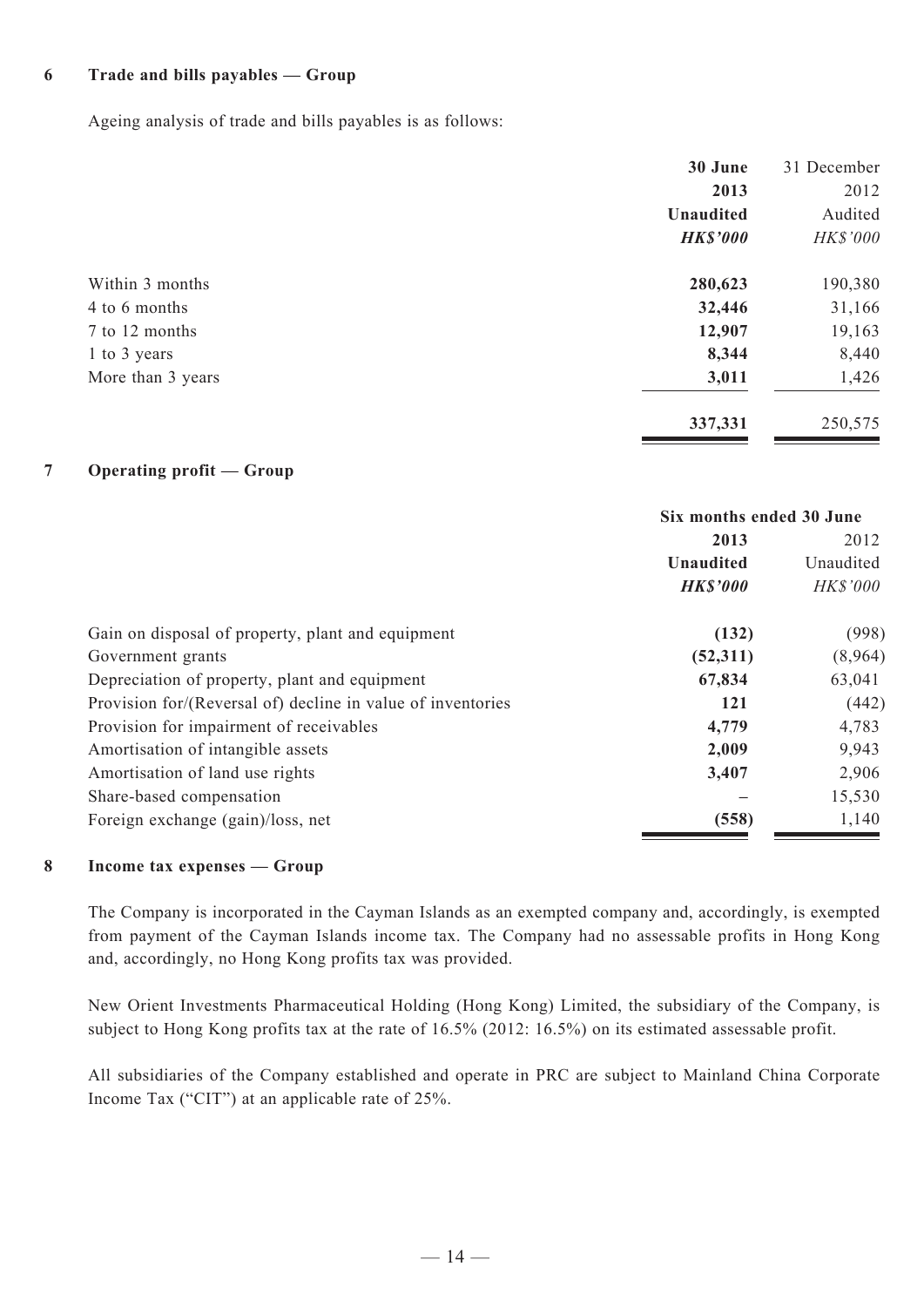Xi'an Lijun and Shijiazhuang No. 4 Pharma have been recognised as High and New Tech Enterprises in 2012. According to the tax incentives rules of the Corporate Income Tax Law of the People's Republic of China (the "CIT Law") for High and New Tech Enterprises, these companies are subject to a reduced corporate income tax rate of 15% for three years.

According to the PRC CIT Law, the profits of the PRC subsidiaries of the Group derived since 1 January 2008 will be subject to withholding tax at a rate of 5% upon the distribution of such profits to foreign investors in Hong Kong. Deferred income tax liabilities have been provided for in this regard based on the expected dividends to be distributed from the Group's PRC subsidiaries in the foreseeable future in respect of the profits generated since 1 January 2008.

The amounts of taxation charged to the interim condensed consolidated statement of comprehensive income:

|                     | Six months ended 30 June |                 |
|---------------------|--------------------------|-----------------|
|                     | 2013                     | 2012            |
|                     | <b>Unaudited</b>         | Unaudited       |
|                     | <b>HK\$'000</b>          | <b>HK\$'000</b> |
| Current income tax  | 45,464                   | 32,633          |
| Deferred income tax | (1, 303)                 | 91              |
|                     | 44,161                   | 32,724          |

#### **9 Dividends**

|                                                                 | Six months ended 30 June |                 |
|-----------------------------------------------------------------|--------------------------|-----------------|
|                                                                 | 2013                     | 2012            |
|                                                                 | Unaudited                | Unaudited       |
|                                                                 | <b>HK\$'000</b>          | <b>HK\$'000</b> |
| Interim dividend, proposed, of HK\$2 cents                      |                          |                 |
| (six months ended 30 June 2012: HK\$2 cents) per ordinary share | 58,599                   | 48,832          |

At a meeting held on 28 August 2013, the directors recommended the payment of an interim dividend of HK\$2 cents per ordinary share, totalling HK\$58,599,000 in respect of the six months ended 30 June 2013. The proposed dividend has not been reflected as a dividend payable in this condensed consolidated interim financial information, but will be reflected as an appropriation of retained earnings for the year ending 31 December 2013.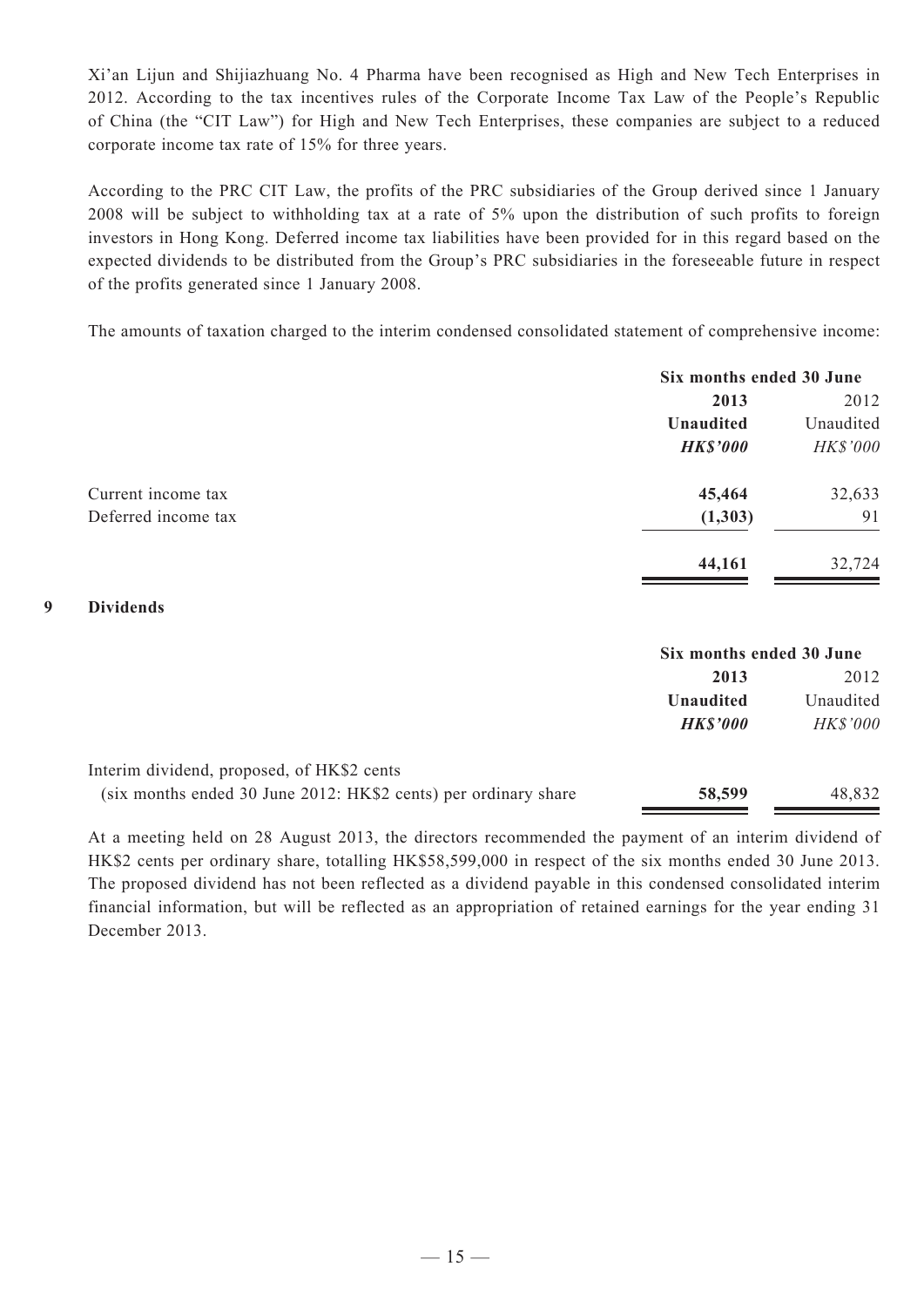#### **10 Earnings per share**

#### *(a) Basic*

Basic earnings per share is calculated by dividing the profit attributable to equity holders of the Company by the weighted average number of ordinary shares in issue during the period.

|                                                                 | Six months ended 30 June            |                 |
|-----------------------------------------------------------------|-------------------------------------|-----------------|
|                                                                 | 2013                                | 2012            |
|                                                                 | <b>Unaudited</b><br><b>HK\$'000</b> | Unaudited       |
|                                                                 |                                     | <b>HK\$'000</b> |
|                                                                 |                                     | (Restated)      |
| Profit attributable to equity holders of the Company            | 227,330                             | 148,860         |
| Weighted average number of ordinary shares in issue (thousands) | 2,929,925                           | 2,933,135       |
| Basic earnings per share (HK\$ per share)                       | 0.0776                              | 0.0508          |

#### *(b) Diluted*

Diluted earnings per share is calculated by adjusting the weighted average number of ordinary shares outstanding to assume conversion of all dilutive potential ordinary shares. The dilutive potential ordinary shares of the Company are share options. For the share options, a calculation is done to determine the number of shares that could have been acquired at fair value (determined as the average annual market share price of the company's shares) based on the monetary value of the subscription rights attached to outstanding share options. The number of shares calculated as above is compared with the number of shares that would have been issued assuming the exercise of the share options.

|                                                                 | Six months ended 30 June           |            |
|-----------------------------------------------------------------|------------------------------------|------------|
|                                                                 | 2013                               | 2012       |
|                                                                 | <b>Unaudited</b>                   | Unaudited  |
|                                                                 | <b>HK\$'000</b><br><b>HK\$'000</b> |            |
|                                                                 |                                    | (Restated) |
| Profit used to determine diluted earnings per share             | 227,330                            | 148,860    |
| Weighted average number of ordinary shares in issue (thousands) | 2,929,925                          | 2,933,135  |
| Adjustment for share options (thousands)                        | 11,500                             | 1,100      |
| Weighted average number of ordinary shares for diluted earnings |                                    |            |
| per share (thousands)                                           | 2,941,425                          | 2,934,235  |
| Diluted earnings per share (HK\$ per share)                     | 0.0773                             | 0.0507     |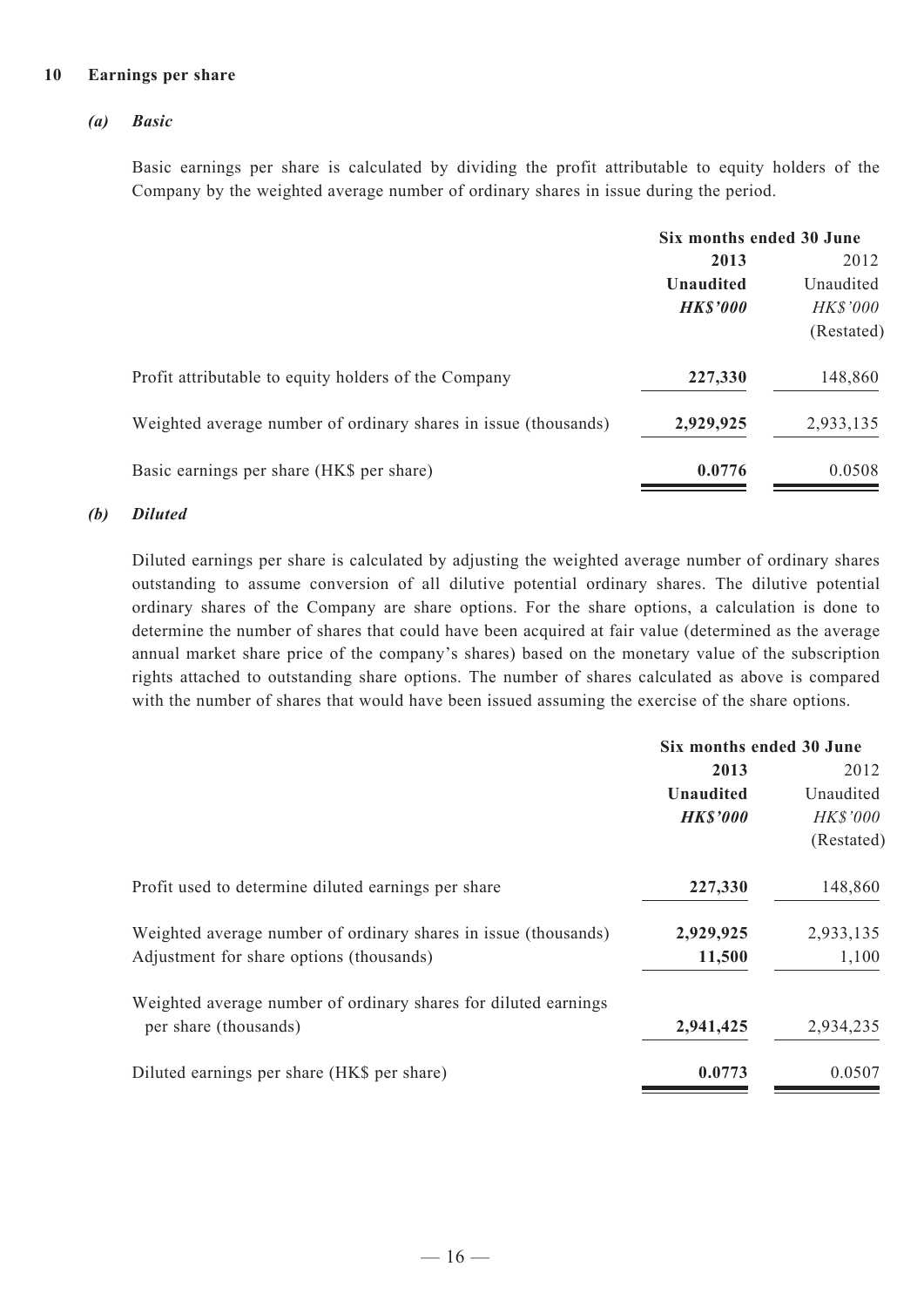# **LIQUIDITY AND FINANCIAL RESOURCES**

The Group primarily finances its working capital and other capital requirements by net cash generated from operating activities and resorts to external financing including both long-term and short-term bank borrowings from time to time in case the operating cash flow is insufficient to meet the capital requirements.

As at 30 June 2013, the cash and cash equivalents aggregated to HK\$434,119,000 (31 December 2012: HK\$411,783,000), comprising HK\$410,965,000 (31 December 2012: HK\$409,692,000) of cash and cash equivalents denominated in Renminbi ("RMB"), HK\$10,871,000 (31 December 2012: HK\$1,128,000) in Hong Kong dollars and HK\$12,283,000 (31 December 2012: HK\$963,000) in other currencies.

As at 30 June 2013, the Group has pledged bank deposits amounting to HK\$18,206,000 (31 December 2012: Nil) as guarantee of banks borrowings, payables for property, plant and equipment and bills payable.

The carrying amounts of the borrowings amounting to HK\$980,268,000 as at 30 June 2013 (31 December 2012: HK\$828,508,000), comprising HK\$778,356,000 (31 December 2012: HK\$616,637,000) of borrowings denominated in RMB, HK\$72,087,000 (31 December 2012: HK\$88,142,000) in Hong Kong dollars and HK\$129,825,000 (31 December 2012: HK\$123,729,000) in other currencies.

Gearing ratio (defined as bank borrowings less cash and cash equivalents divided by total capital) increased from 14.4% as at 31 December 2012 to 20.2% as at 30 June 2013.

Current ratio (defined as current assets divided by current liabilities) decreased from 1.55 as at 31 December 2012 to 1.43 as at 30 June 2013.

# **FOREIGN EXCHANGE RISK**

Majority of the Group's businesses are operated in the PRC and are denominated in RMB and Hong Kong dollars. The Group is of the opinion that its exposure to foreign exchange rate risk is limited. Hence, no financial instrument for hedging was employed. The Group is closely monitoring the financial market and would consider appropriate measures if required.

# **MATERIAL ACQUISITIONS AND DISPOSALS**

There was no material acquisition or disposal of subsidiaries or associates during the six months ended 30 June 2013.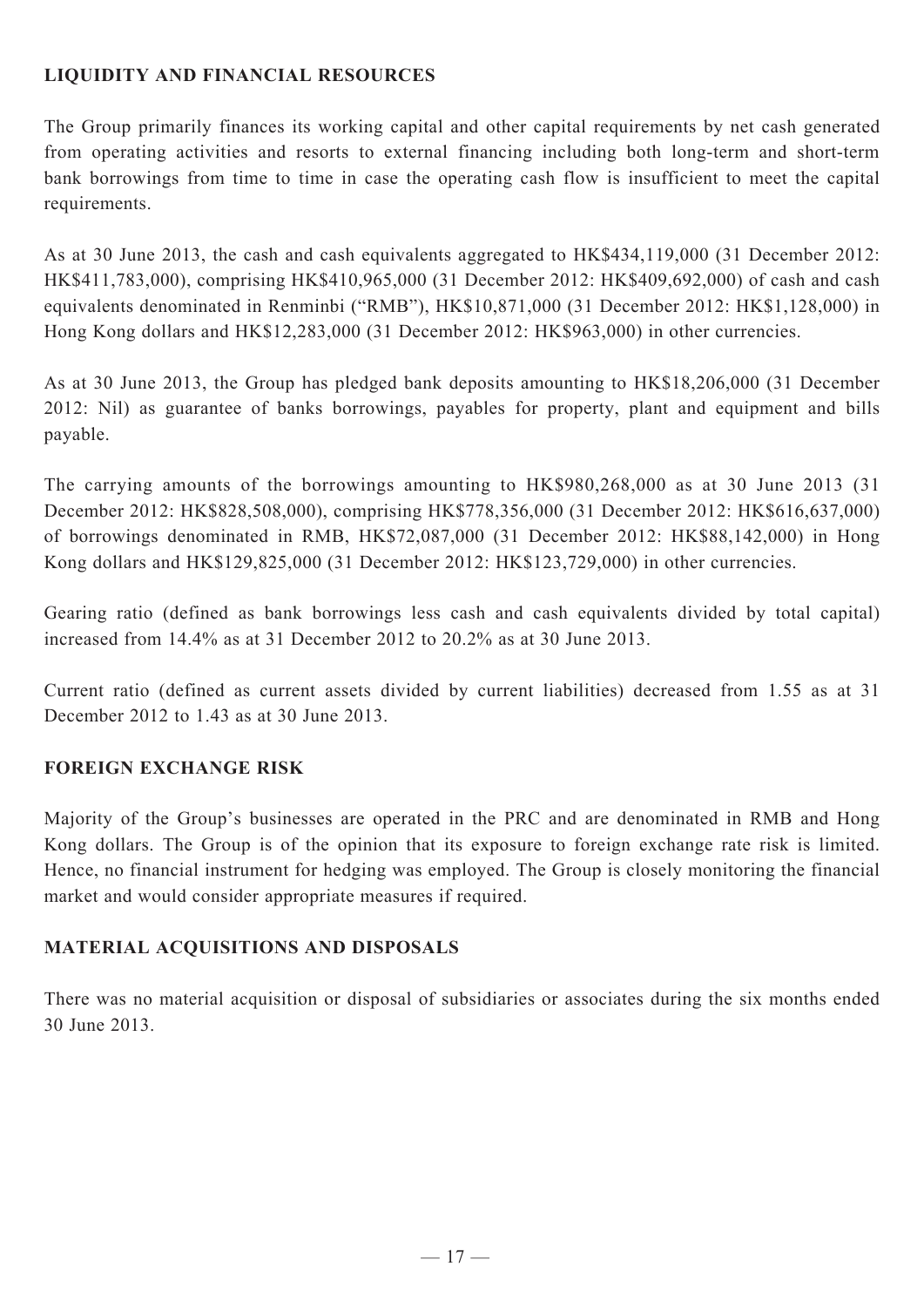## **PLEDGE OF ASSETS**

As at 30 June 2013, the net book amount of the Group's land use right of HK\$48,942,000 (31 December 2012: HK\$48,724,000), the net book amount of the Group's buildings, plant and machineries of HK\$210,016,000 (31 December 2012: HK\$249,166,000) and bank deposits of HK\$18,206,000 (31 December 2012: Nil) were pledged as collateral for the Group's bank borrowings and bills payable.

## **CONTINGENT LIABILITIES**

As at 30 June 2013, the Group did not have any significant contingent liabilities.

## **INTERIM DIVIDEND**

The Directors resolved to pay on 31 October 2013 an interim dividend of HK2 cents per share (amounting to a total of approximately HK\$58,599,000) for the six months ended 30 June 2013 to the shareholders named in the register of members of the Company on 11 September 2013. The interim dividend represents a payout rate of 26% of net profit attributable to the equity holders of the Company for the six months ended 30 June 2013.

## **EXCHANGE RATE**

As at 2013 and 2012, the exchange rates of converting HK\$ into RMB (as calculated in HK\$) were:

| 1 January 2012   | 0.81070 |
|------------------|---------|
| 30 June 2012     | 0.81522 |
| 31 December 2012 | 0.81085 |
| 30 June 2013     | 0.79655 |

## **PURCHASE, SALE OR REDEMPTION OF SECURITIES**

The Company has not redeemed any of its Shares during the period. Neither the Company nor any of its subsidiaries has purchased or sold any of the Company's listed securities for the six months ended 30 June 2013.

## **SHARE OPTION SCHEME**

Pursuant to a share option scheme approved by a written resolution of all shareholders of the Company on 16 October 2005 ("Old Share Option Scheme"), the Company may grant options to, amongst others, the directors or employees of the Company or its subsidiaries, for the recognition of their contributions to the Group, to subscribe for the shares. The share options are exercisable at any time during a period of not more than 10 years from the date of the offer for grant of options, subject to the terms and conditions of Old Share Option Scheme and any conditions of grant as may be stipulated by the Board.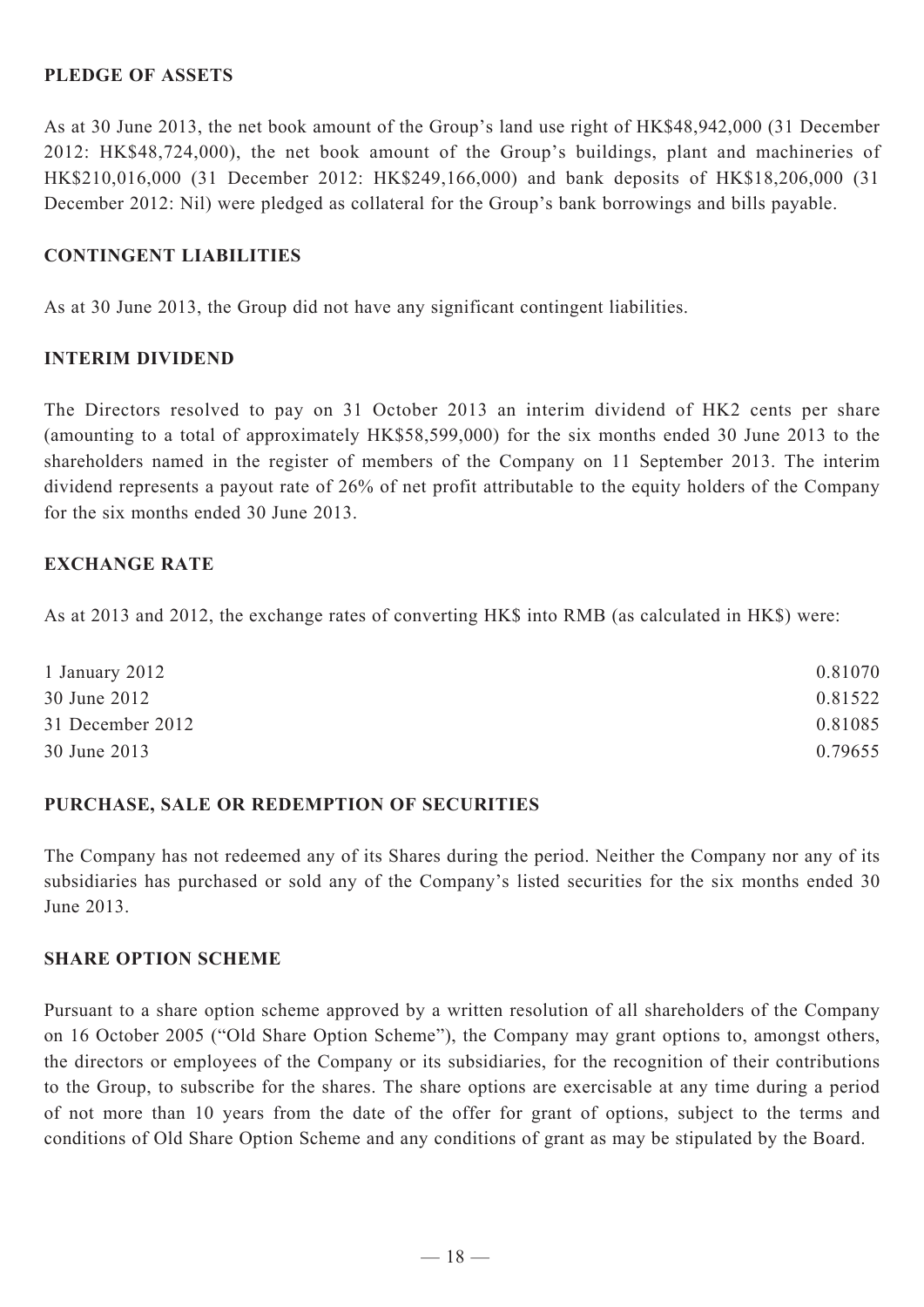As at 7 August 2008, the Company granted 100,000,000 share options under the Old Share Option Scheme, representing about 4.93% of the issued share capital as at the date immediately before the options were granted to directors and senior management of the Group. The exercise price was HK\$0.7. As at 4 October 2010, all of the 100,000,000 share options granted were exercised.

As at 3 May 2012, the Company granted 40,000,000 share options (being adjusted to 48,000,000 share options as a result of the Bonus Issue on 16 October 2012) under Old Share Option Scheme, representing about 1.64% of the issued share capital as at the date immediately before the options were granted to directors of the Group. The exercise price was HK\$1.78 (being adjusted to HK\$1.48 as a result of the Bonus Issue on 16 October 2012).

As at 30 June 2013, all of the 48,000,000 share options granted under Old Share Option Scheme remained outstanding.

During the year of 2012, the Board proposed the termination of Old Share Option Scheme and the adoption of the existing share option scheme ("Existing Share Option Scheme") which were approved by an ordinary resolution passed by the shareholders at the EGM held on 20 September 2012. The operation of Old Share Option Scheme was terminated such that no further share option could thereafter be offered under Old Share Option Scheme but in all other respects the provisions of Old Share Option Scheme shall remain in full force and effect.

Existing Share Option Scheme is valid and remains in force for a period of 10 years from 20 September 2012 (the "Scheme Period") unless terminated earlier by shareholders in general meeting. The purpose of Existing Share Option Scheme is to enable the Board to grant share options to the Eligible Person as defined in Existing Share Option Scheme including, among others, the directors, employee or proposed employee, consultants or advisers of or to the Company or its subsidiaries or any entity in which the Group holds an equity interest, as incentives or rewards for their contribution or potential contribution to the development and growth of the Group. The provisions of Existing Share Option Scheme comply with the requirements of Chapter 17 of the Rules Governing the Listing of Securities on the Stock Exchange (the "Listing Rules").

Pursuant to Existing Share Option Scheme, the offer for grant of options ("Offer") must be accepted within 30 days inclusive of the day on which such offer was made, with a payment of HK\$1.00 as consideration for the grant. The exercise price of the share option is to be determined by the Board provided always that it shall be at least the higher of (i) the closing price of the shares as stated in the daily quotations sheet issued by the Stock Exchange for the date of offer of grant, which must be a business day; and (ii) the average closing price of the shares as stated in the daily quotations sheets issued by the Stock Exchange for the five business days immediately preceding the date of offer of grant provided that the option price per share shall in no event be less than the nominal amount of one share. The share options are exercisable at any time during a period as the Board may determine in granting the share options but in any event shall not exceed 10 years from the date of Offer, subject to the terms and conditions of Existing Share Option Scheme and any conditions of grant as may be stipulated by the Board.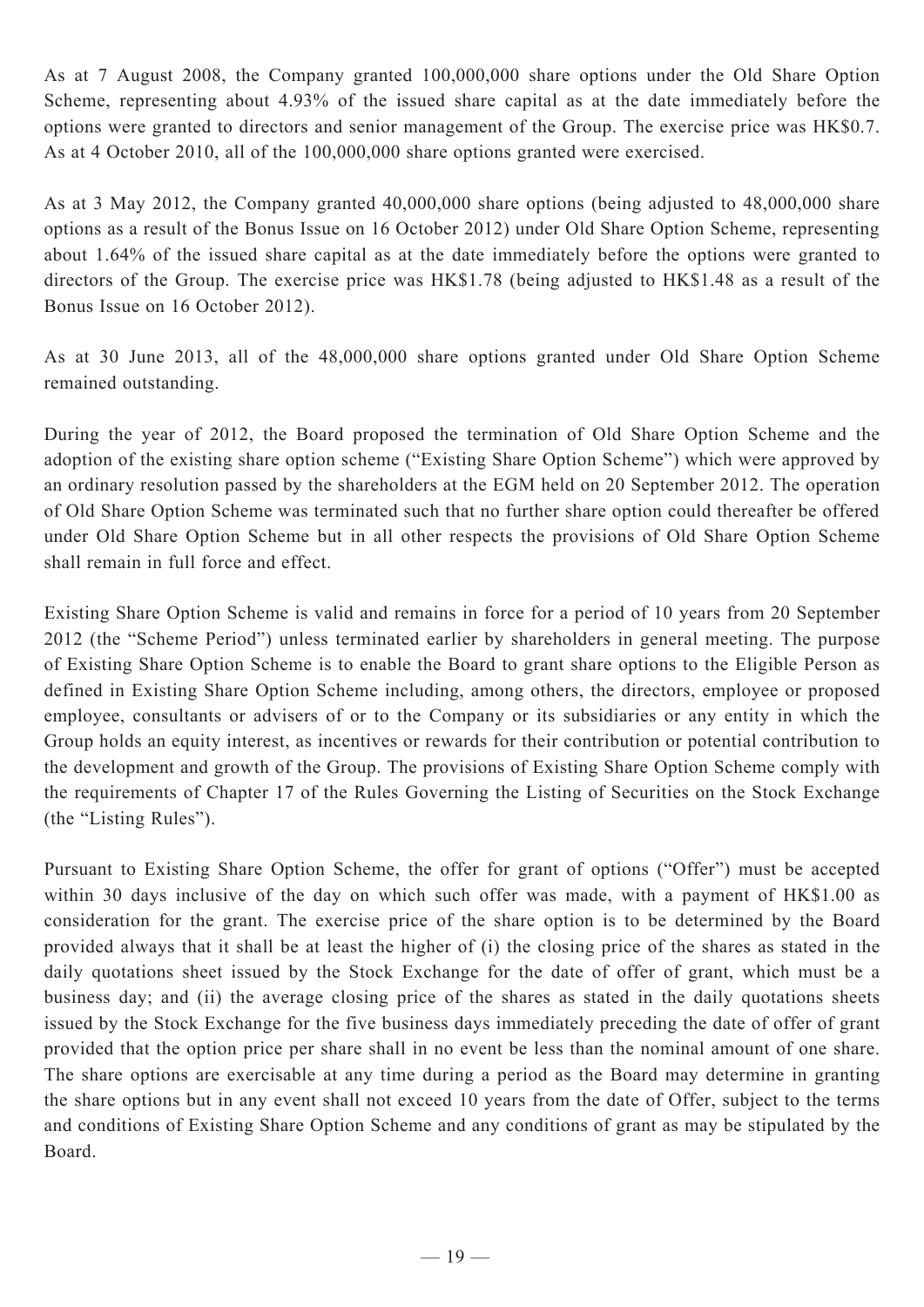The aggregate number of shares which may be issued upon exercise of all outstanding options granted and yet to be exercised under Existing Share Option Scheme and any other schemes shall not exceed 30% of the issued share capital of the Company from time to time. The maximum number of shares issuable upon exercise of all options to be granted Existing Share Option Scheme and any other schemes as from the commencement of the Scheme Period must not, in aggregate, exceed 10% of the shares in issue as at 20 September 2012 (the"Scheme Mandate"). The Scheme Mandate may be refreshed at any time by obtaining approval of the shareholders in general meeting provided that the new limit under the refreshed Scheme Mandate must not exceed 10% of the issued share capital of the Company at the date of the shareholders' approval. The maximum number of shares issued and to be issued upon exercise of the options granted under Existing Share Option Scheme and any other schemes to any of the Eligible Person (including cancelled, exercised and outstanding options) in any 12-month period up to the date of grant shall not exceed 1% of issued share capital of the Company unless shareholders' approval is obtained under the terms of Existing Share Option Scheme.

As at 30 June 2013, no option has been granted under Existing Share Option Scheme since its adoption.

# **SUFFICIENCY OF PUBLIC FLOAT**

Based on the information that is publicly available to the Company and within the knowledge of the Directors, it is confirmed that a sufficient public float of more than 25% of the issued capital of the Company has been maintained as at the date of this announcement, being 28 August 2013, and at all times during the six months ended 30 June 2013.

# **MODEL CODE FOR SECURITIES TRANSACTIONS BY DIRECTORS**

The Board has adopted a code of conduct regarding Directors' securities transactions on terms no less exacting than the required standard set out in the Model Code for Securities Transactions by Directors of Listed Issuers as set out in Appendix 10 to the Listing Rules. All Directors have confirmed that there were not any non-compliance with the standard set out in the Model Code and the Company's code of conduct regarding Directors' securities transactions during the six months ended 30 June 2013.

# **CORPORATE GOVERNANCE PRACTICES**

The Company has adopted the Corporate Governance Code (formerly the "Code on Corporate Governance Practices") (the "CG Code") contained in Appendix 14 of the Rules Governing the Listing of Securities on the Stock Exchange of Hong Kong Limited (the "Listing Rules") including those revised code provisions which became effective on 1 April 2012. During the period, the Company has complied with all applicable provisions of CG Code for their respective applicable periods.